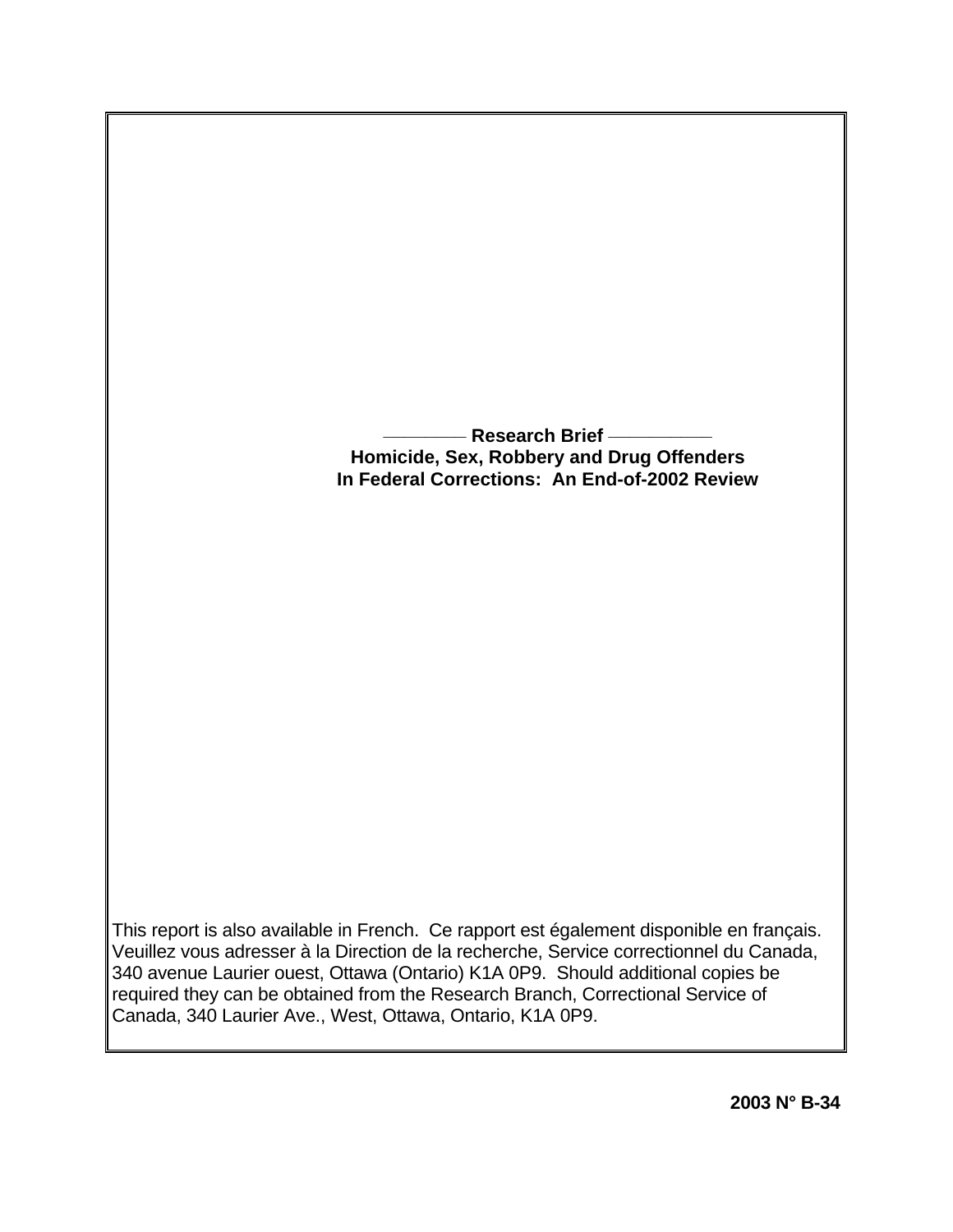### **HOMICIDE, SEX, ROBBERY AND DRUG OFFENDERS IN FEDERAL CORRECTIONS: AN END-OF-2002 REVIEW**

by the contract of the contract of the contract of the contract of the contract of the contract of the contract of the contract of the contract of the contract of the contract of the contract of the contract of the contrac

Laurence L. Motiuk & Ben Vuong

 Research Branch Correctional Service of Canada

**January, 2003**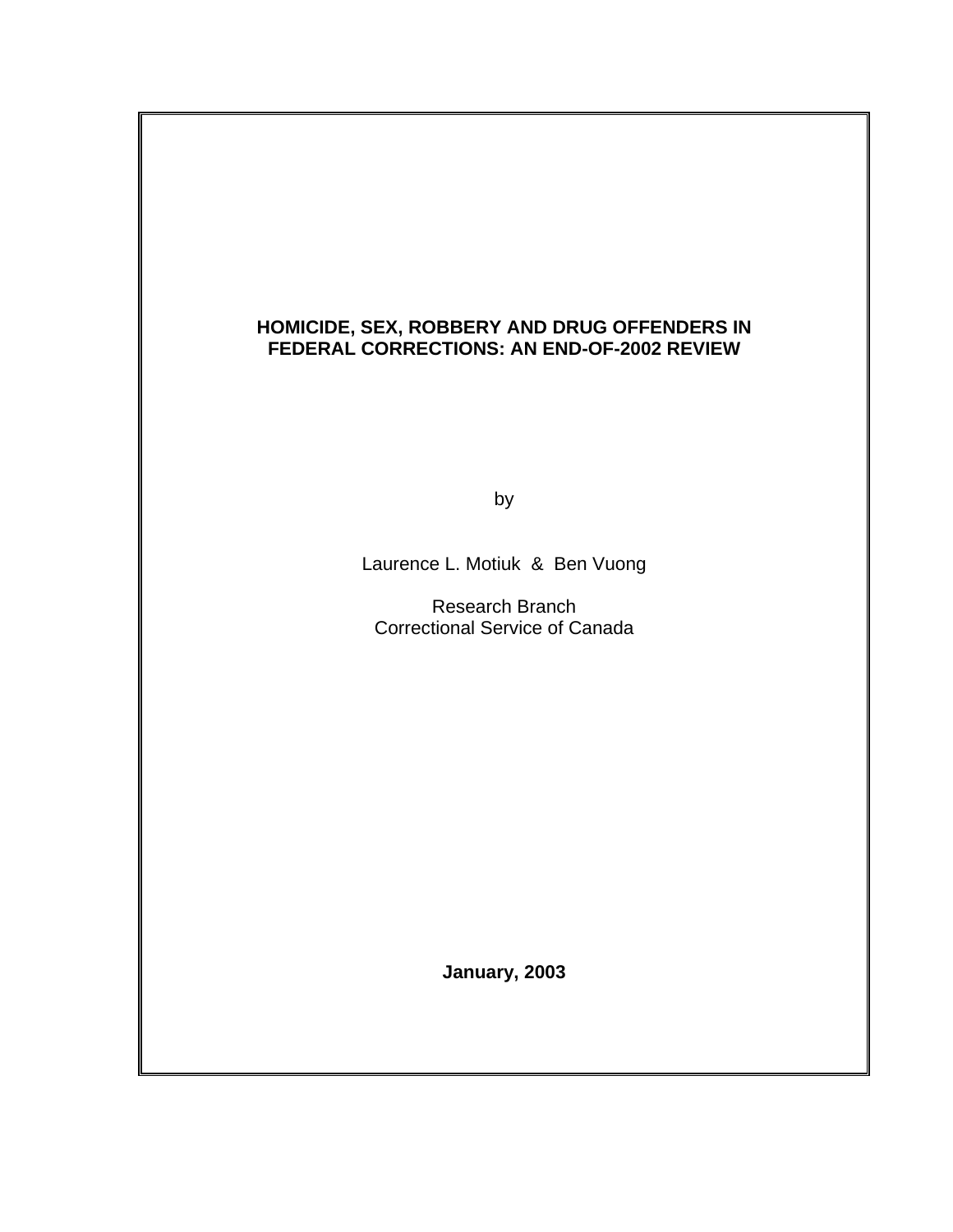# **TABLE OF CONTENTS**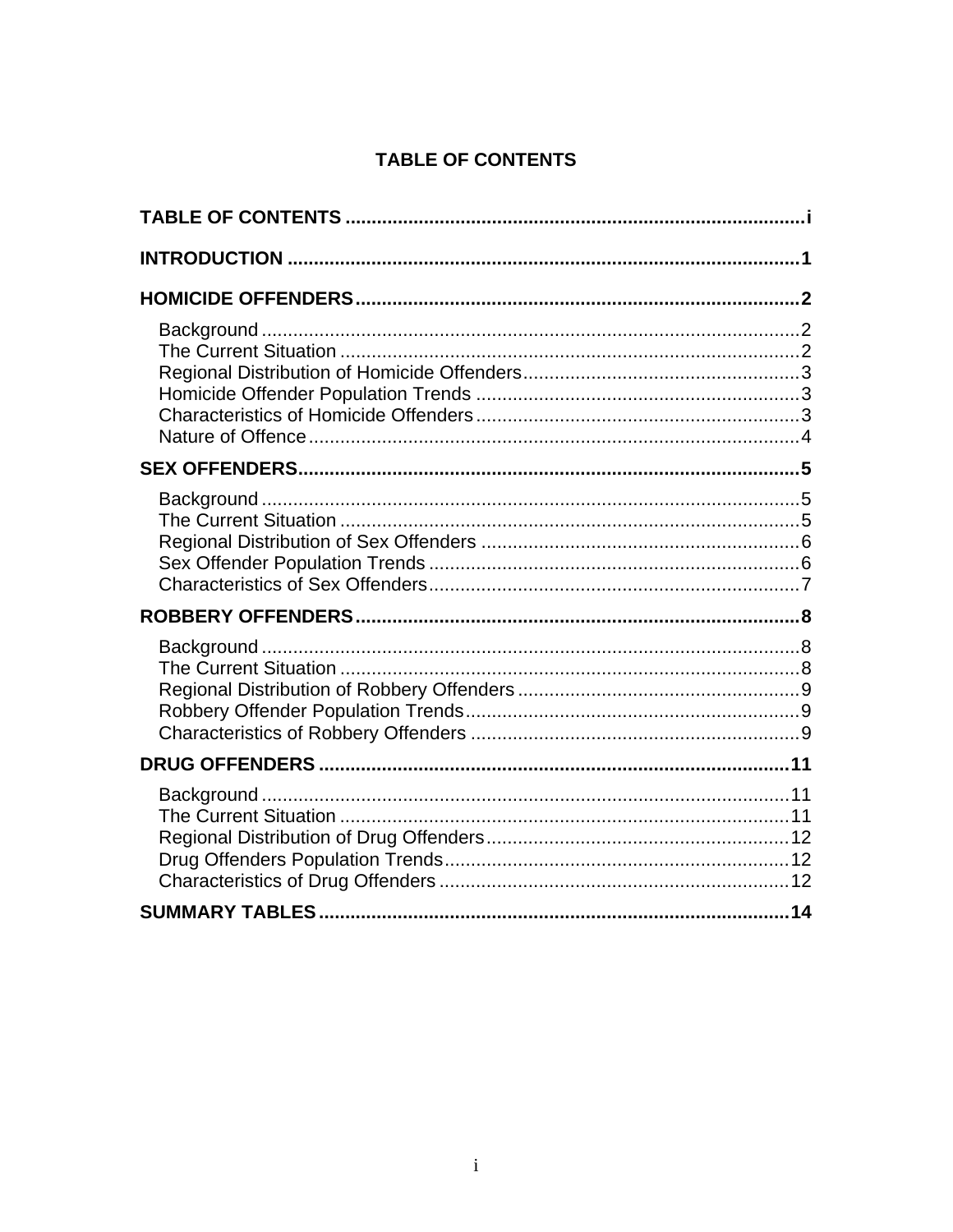#### **INTRODUCTION**

<span id="page-3-0"></span>Sentence administration and demographic information on offenders under federal jurisdiction (those serving sentences of two years or longer) is routinely collected by the Correctional Service of Canada (CSC). In 1993, the CSC converted from the Offender Information System (O.I.S.) to the Offender Management System (O.M.S.). The Service had historically reported offender population statistics through quarterly publications and monthly snapshots using the Offender Population Profile System. Therefore, caution should be taken when comparing data derived from O.M.S. to data from previous years.

This report summarizes data gathered for an ninth time<sup>[1](#page-3-1)</sup> on homicide, sex, robbery and drug offenders in federal corrections. These end-of-2002 numbers reflect the prevalence or the number of offenders who have these types of crimes under federal jurisdiction. While the total number of offenders with these crimes is likely to be an underestimate, the statistical profiles generated in this report may be seen to provide general indicators of the extent and nature of these types of offenders. More specifically, distributions with respect to security level and release status as well as region are given. Comparisons are made with end-of-1994 figures to establish trends. Further, descriptive statistics in relation to gender, age, ethnicity and nature of offence are also provided.

Note: Selection criteria used to define the current federal offender population excluded the following O.M.S. Offender Current Status Table codes: deceased, on bail, sentence completed, suspended unlawfully at large, and suspended temporary detained.

 $\overline{a}$ 

<span id="page-3-1"></span><sup>1</sup> L.L. Motiuk and B. Vuong, Statistical Profiles of Homicide, Sex, Robbery and Drug Offenders in Federal Corrections: An End-of-2001 Review (Ottawa: Correctional Service Canada, 2002).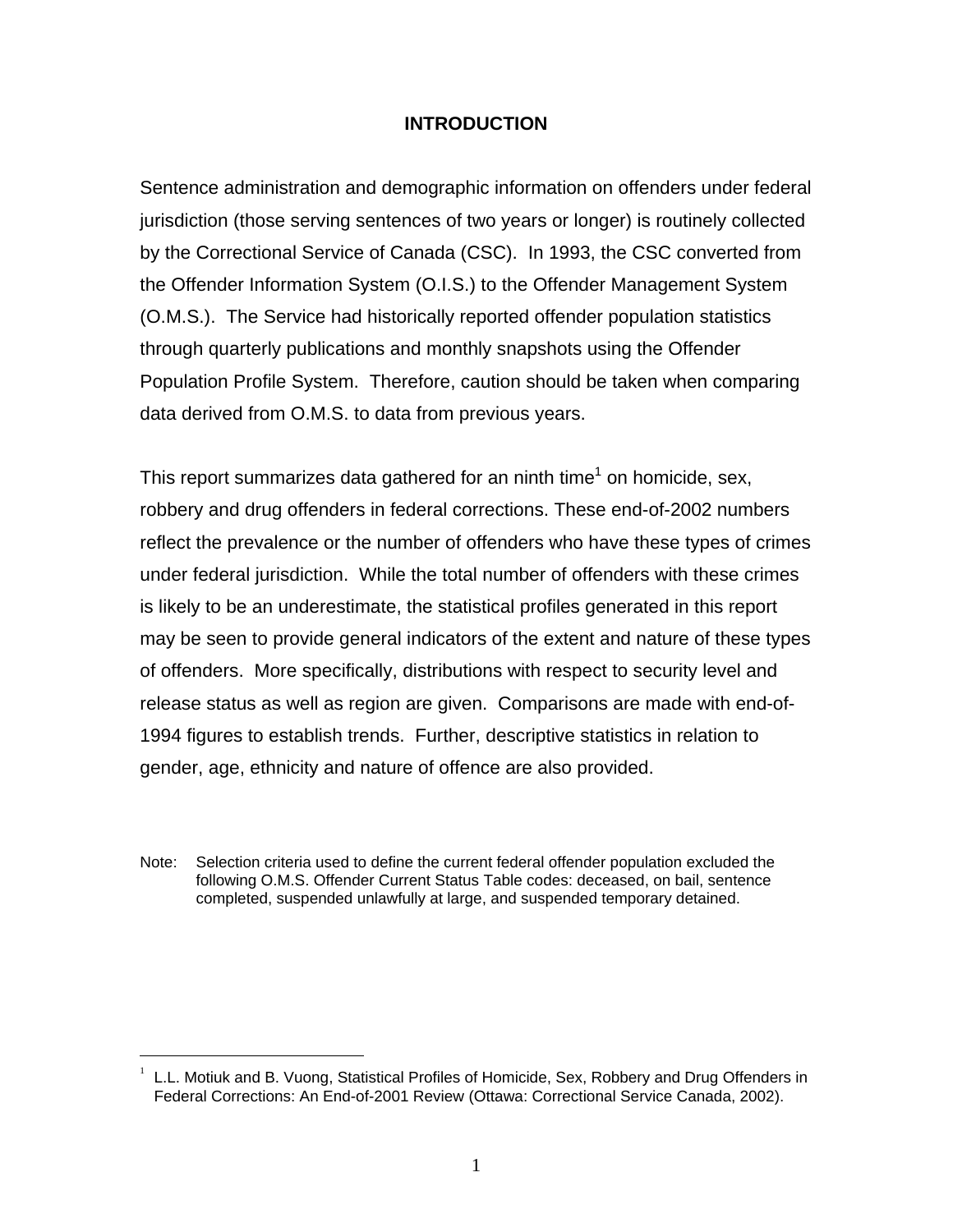### **HOMICIDE OFFENDERS**

# <span id="page-4-0"></span>*BACKGROUND*

In Canada, the crimes classified as homicide include first degree murder, second-degree murder, manslaughter and infanticide. Deaths caused by criminal negligence, suicide, accidental or justifiable homicides are not included.

Although homicides represent **less than 1%** of all violent crimes, criminal justice agencies have been collecting homicide statistics since 1961 to closely monitor the extent and trends of such offenses. In 2001, the homicide rate in Canada was 1.7 per 100,000.

The following is an end-of-2002 review of statistical information available on homicide offenders then under federal jurisdiction.

### *THE CURRENT SITUATION*

### **Total Homicide Population**

On 31 December 2002, a review of CSC's offender management system yielded a total of **5,010** homicide offenders under federal jurisdiction and comprises almost **one-quarter (23.5%)** of the total federal offender population.

#### **Incarcerated Homicide Population**

On 31 December 2002, there were **3,055** homicide offenders incarcerated in federal institutions and comprise **one-quarter (26.2%)** of the federal incarcerated population.

- About **822** of these federally incarcerated homicide offenders were in **maximum security** institutions, **1,681** were in **medium security** institutions, and **552** were in **minimum security** institutions. More specifically:
	- Minimum security: **18.1%** of all homicide offenders;
	- Medium security: **55.0%** of all homicide offenders; and
	- Maximum security: **26.9%** of all homicide offenders.

### **Conditional Release Homicide Population**

On 31 December 2002, there were **1,955** homicide offenders on conditional release and comprise **20.3%** of the federal conditional release population.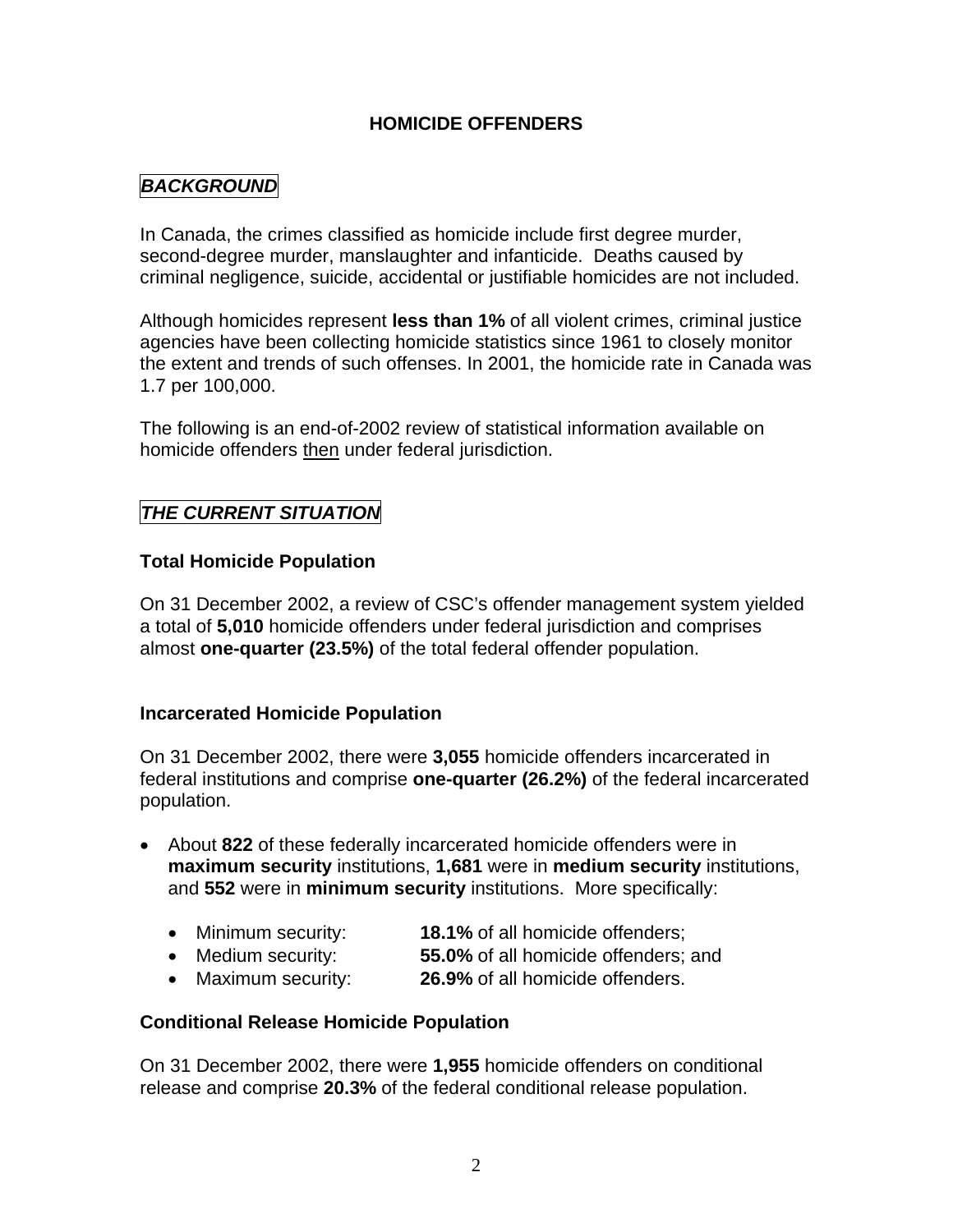<span id="page-5-0"></span>More specifically:

- • **304 or 15.6%** were on day parole;
- **1,453 or 74.3%** were on full parole; and
- • **198 or 10.1%** were on statutory release

## *REGIONAL DISTRIBUTION OF HOMICIDE OFFENDERS*

- Regionally, the **Ontario** and **Quebec regions** have the **most** homicide offenders, each being responsible for slightly more than **one quarter** of the homicide offender population, respectively.
- In a comparison of the proportion of homicide offenders in each region with the proportion of general offenders, the **Ontario and Pacific regions** have **more** homicide offenders relative to their proportion of all federal offenders.
- More specifically:
	- Atlantic: **6.7%** of homicide offenders, and **8.8%** of all offenders (proportionately **fewer** homicide offenders);
	- Quebec: **26.5%** of homicide offenders, and **26.2%** of all offenders (proportionately **fewer** homicide offenders);
	- Ontario: **27.9%** of homicide offenders, and **27.1%** of all offenders (proportionately **more** homicide offenders);
	- Prairies: **19.6%** of homicide offenders, and **23.8%** of all offenders (proportionately **fewer** homicide offenders); and
	- Pacific: **19.3%** of homicide offenders, and **14.1%** of all offenders (proportionately **more** homicide offenders).

# *HOMICIDE OFFENDER POPULATION TRENDS*

The end-of-2002 homicide offender population has increased relative to the endof-1994 homicide offender population - particularly in federal institutions. Over a recent eight-year period (31 December 1994 to 31 December 2002) the **total homicide offender population** has **increased by 14%** the homicide offender population **in institutions** has **increased by 17.7%** and the homicide offender population under **community supervision** has **increased by 30.6%**.

# *CHARACTERISTICS OF HOMICIDE OFFENDERS*

### **Gender**

• On 31 December 2002, a review of CSC's offender management system revealed that the **majority of homicide offenders** listed to date are **men**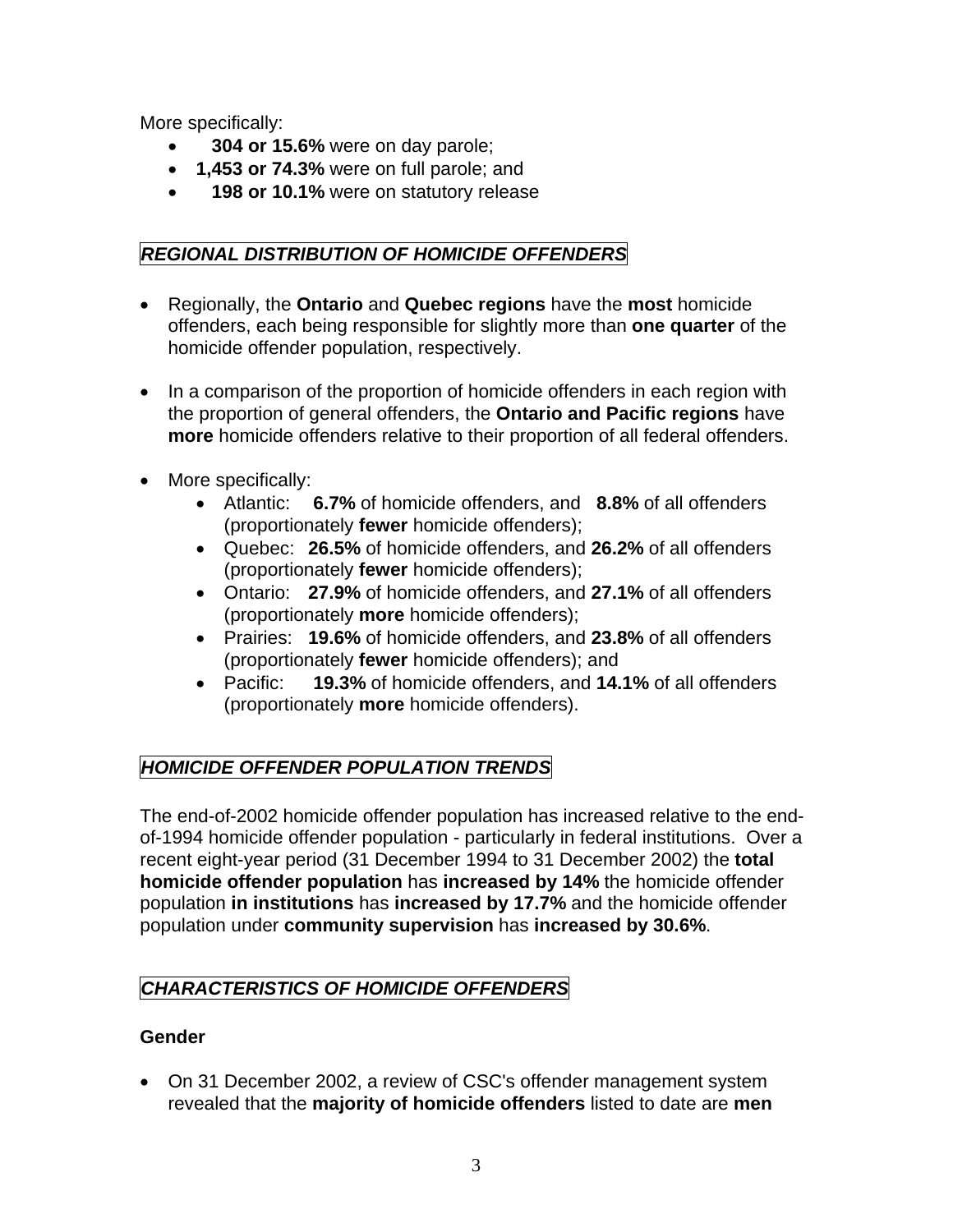**(95.9%)**. There were **206 (4.1%)** cases of a **woman** offender for whom a homicide offence was listed.

## **Age**

- On 31 December 2002, the **average age** of homicide offenders under federal jurisdiction was **44 years old**. The oldest homicide offender was **97** years old and the youngest was **19** years old.
- The average age of homicide offenders at admission was **33** years old. The oldest homicide offender admitted was **87** years old and the youngest was **15** years old.

## **Ethnicity**

- On 31 December 2002, the **majority of homicide offenders (71.9%) were Caucasian**.
- In a comparison of the proportion of homicide offenders in each ethnic group with the proportion of general offenders, there was a **larger proportion** of **Native** homicide offenders relative to their proportion of all federal offenders. More specifically:
	- Caucasian: **71.9%** of homicide offenders, and **72.7%** of all offenders (proportionately **fewer** homicide offenders);
	- Native: **17.9%** of homicide offenders, and **15.5%** of all offenders (proportionately **more** homicide offenders);
	- Black: **4.5%** of homicide offenders, and **6.4%** of all offenders (proportionately **fewer** homicide offenders);
	- Asiatic: **2.0%** of homicide offenders, and **3.4%** of all offenders (proportionately **fewer** homicide offenders); and
	- Other: **3.8%** of homicide offenders, and **3.9%** of all offenders (proportionately **fewer** homicide offenders).

### **Nature of Offence**

- Categorizing homicide offenders by actual conviction, one finds the following:
	- • **855** cases of first degree murder, and **17.1%** of all homicide offenders;
	- **2,916** cases of second degree murder, and **58.2%** of all homicide offenders;
	- **1,239** cases of manslaughter, and **24.7%** of all homicide offenders; and
	- • **0** cases of infanticide, and **0.0%** of all homicide offenders.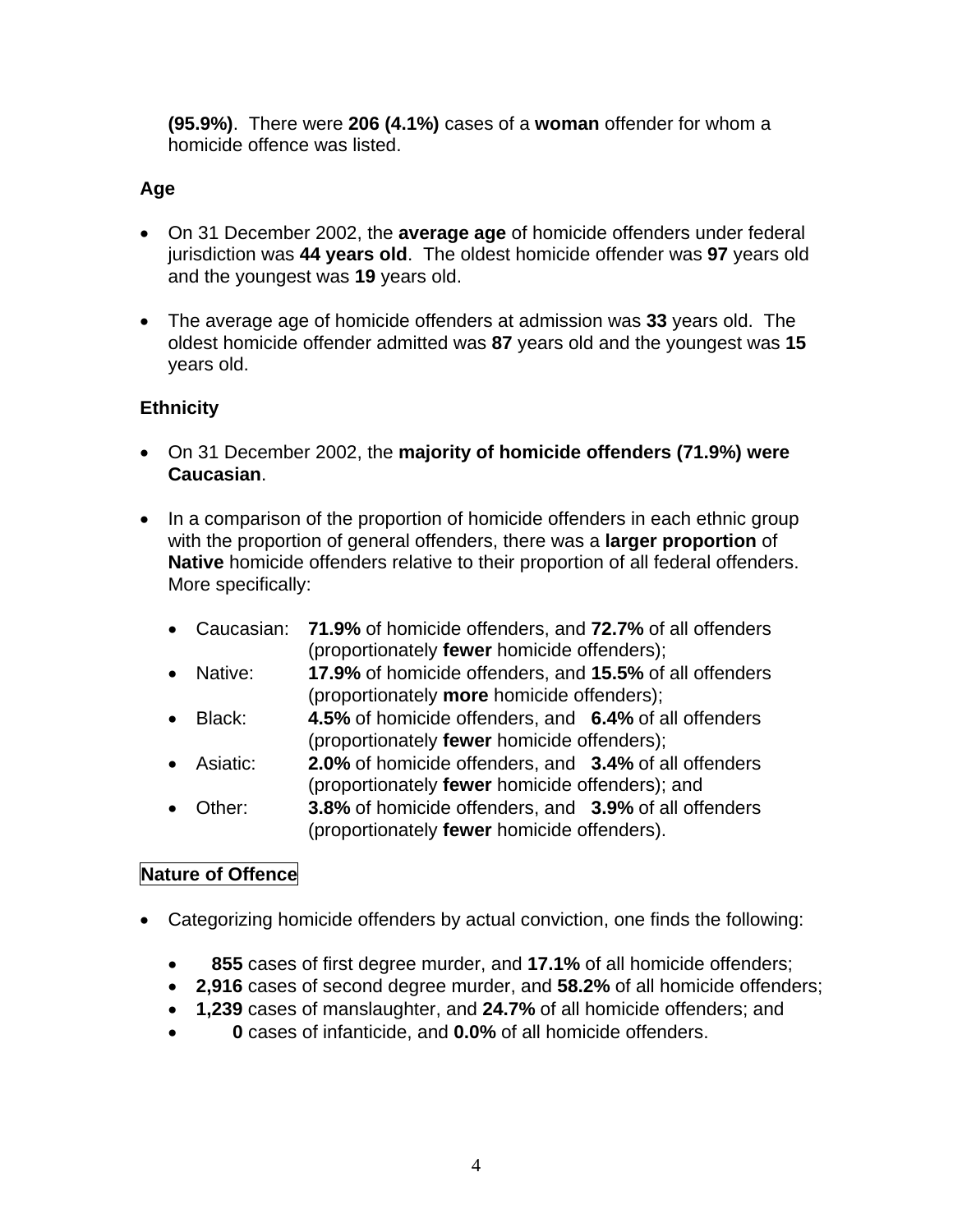#### **SEX OFFENDERS**

### *BACKGROUND*

The following is an end-of-2002 review of statistical information available on sex offenders then under federal jurisdiction.

## *THE CURRENT SITUATION*

### **Total Sex Offender Population**

On 31 December 2002, a review of CSC's offender management system yielded a total of **3,202** sex offenders under federal jurisdiction and comprise **(15.0%)** of the total federal offender population. However, these figures understate the actual number of sex offenders because current computer systems do not identify all previous convictions for a sex offence (e.g., provincial sentences); anyone who has committed a sexually-related offence; and anyone who has previously committed a sex offence but was never convicted. A National Sex Offender Census which was conducted in March 1991, identified all sex offenders. The census found about 85% of the sex offender population could be accounted for by the computer systems. *Therefore, using a correction factor (1.173), it is estimated that on 31 December 2002 there were actually 3,756 sex offenders under federal jurisdiction. This adjusted number comprises about 17.6% of the total federal offender population.*

#### **Incarcerated Sex Offender Population**

On 31 December 2002, there were **2,155** sex offenders incarcerated in federal institutions and comprise nearly **one-fifth (18.6%)** of the federal incarcerated population. Using a correction factor, it is estimated that on 31 December 2002 there were actually **2,527** sex offenders in federal institutions. This adjusted number comprises **21.6%** of the total federal incarcerated population.

- About **490** of these federally incarcerated sex offenders were in **maximum security** institutions, **1,362** were in **medium security** institutions, and **307** were in **minimum security** institutions. More specifically:
	- Minimum security: **14.1%** of all sex offenders;
	- Medium security: **63.2%** of all sex offenders; and
	- Maximum security: **22.7%** of all sex offenders.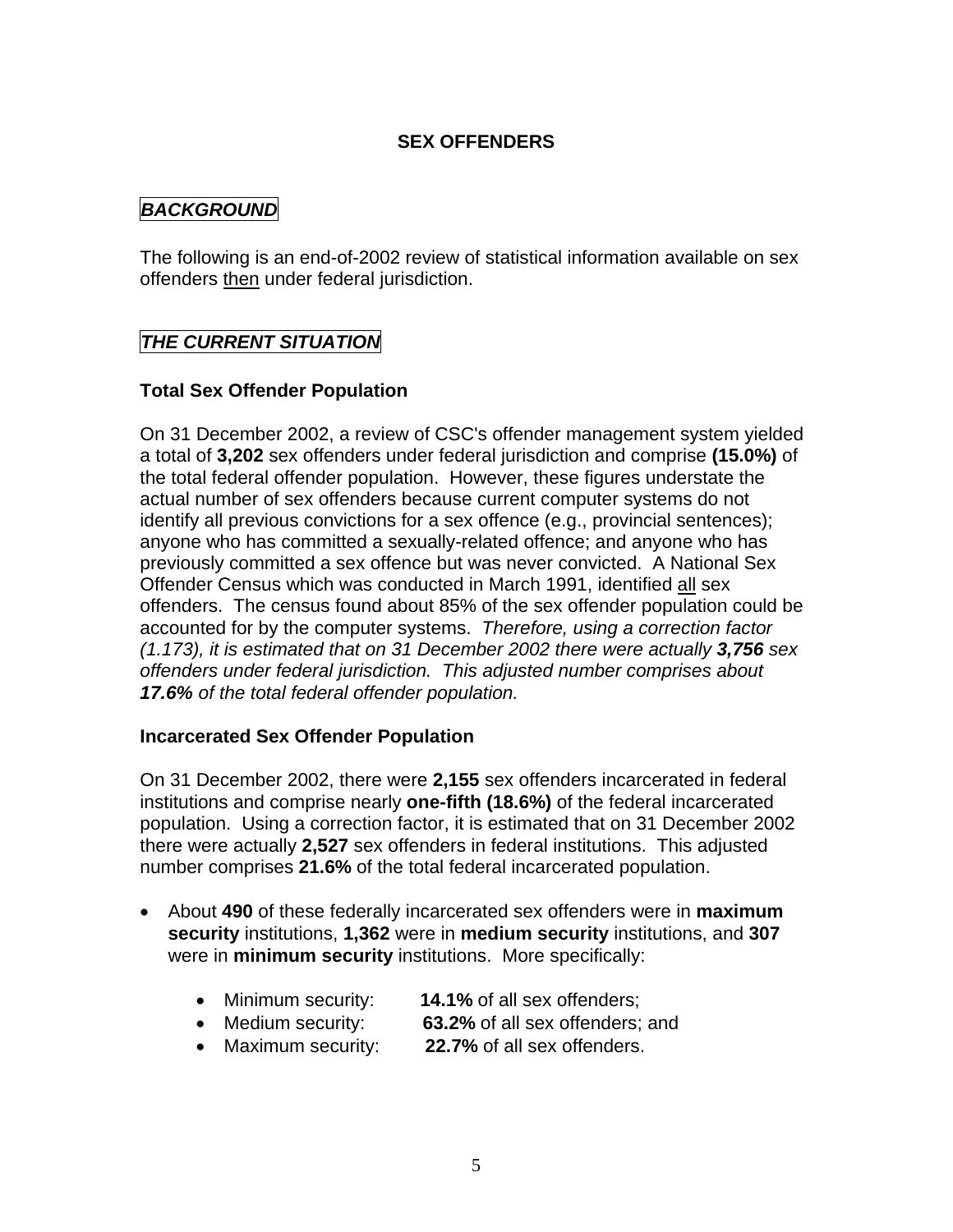### **Conditional Release Sex Offender Population**

On 31 December 2002, there were **1,047** sex offenders on conditional release and comprise **10.9%** of the federal conditional release population. *Using a correction factor, it is estimated that on 31 December 2002 there were actually 1,230 sex offenders under community supervision. This adjusted number comprises about 12.8% of the total federal conditional release population.*

More specifically:

- **115 or 11.0%** were on day parole;
- **320 or 30.6%** were on full parole; and
- **612 or 58.5%** were on statutory release.

## *REGIONAL DISTRIBUTION OF SEX OFFENDERS*

- Regionally, the **Prairies** and **Ontario regions** have the **most** sex offenders, each being responsible for roughly **one-quarter** of the sex offender population, respectively.
- In a comparison of the proportion of sex offenders in each region with the proportion of all federal offenders, the **Atlantic, Prairies and Pacific regions** have **more** sex offenders relative to their proportion of all federal offenders.
- More specifically:
	- Atlantic: **10.0%** of sex offenders, and **8.8%** of all offenders (proportionately **more** sex offenders);
	- Quebec: **21.6%** of sex offenders, and **26.3%** of all offenders (proportionately **fewer** sex offenders);
	- Ontario: **26.6%** of sex offenders, and **27.1%** of all offenders (proportionately **fewer** sex offenders);
	- Prairies: **27.5%** of sex offenders, and **23.8%** of all offenders (proportionately **more** sex offenders); and
	- Pacific: **14.4%** of sex offenders, and **14.1%** of all offenders (proportionately **more** sex offenders).

# *SEX OFFENDER POPULATION TRENDS*

The end-of-2002 sex offender population has grown relative to the end-of-1994 sex offender population - particularly on conditional release. Over a recent eightyear period (31 December 1994 to 31 December 2002) the **total sex offender population** has **decreased by 14.6%**, the sex offender population **in institutions** has **decreased by 20.3%** and the sex offender population under **community supervision** has **remained the same.**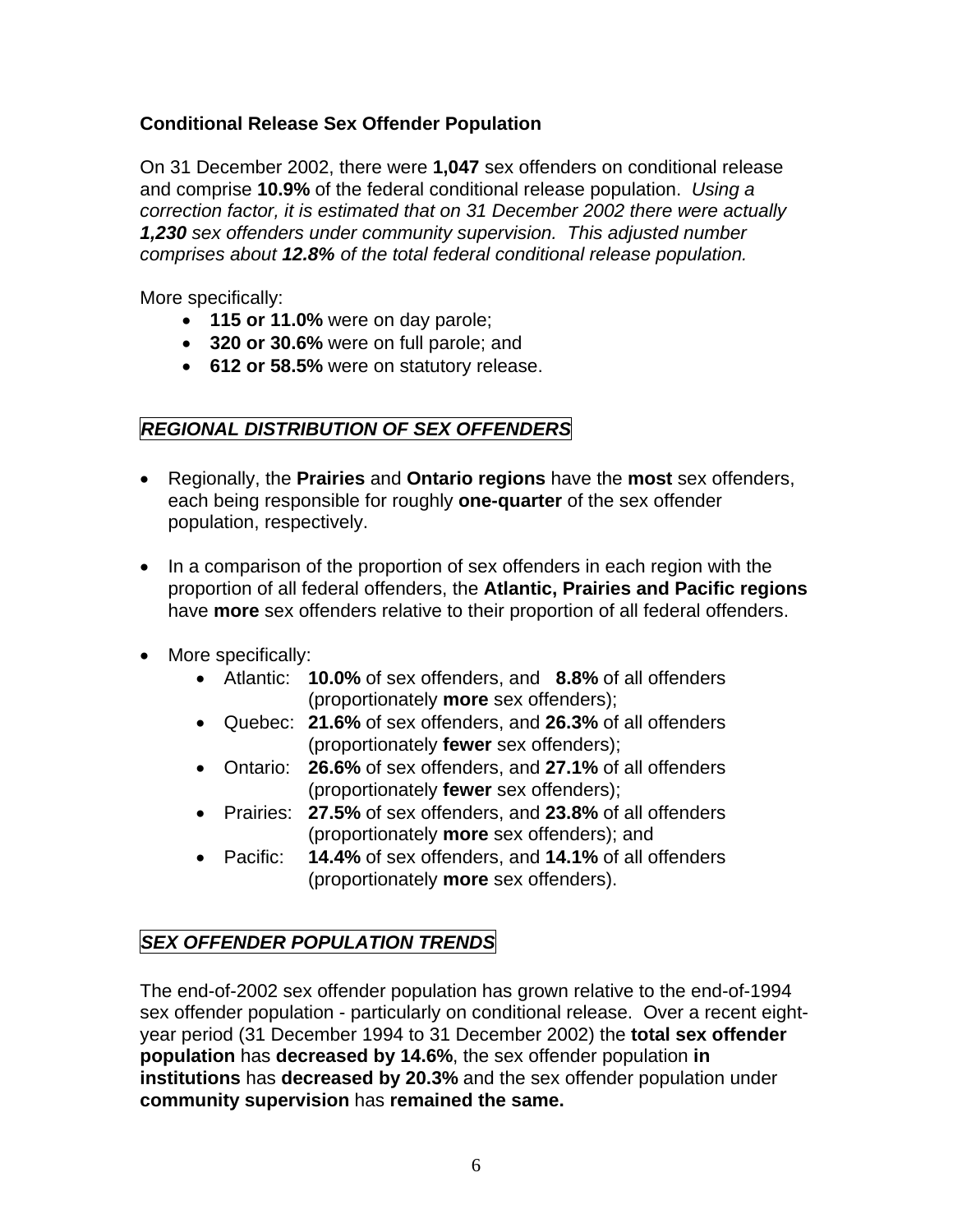# *CHARACTERISTICS OF SEX OFFENDERS*

## **Gender**

• On 31 December 2002, a review of CSC's offender management system revealed that the **majority of sex offenders** listed to date are **men (99.7%)**. There were **9 (0.3%)** cases of a **woman** offender for whom a sex offence was listed.

### **Age**

- On 31 December 2002, the **average age** of sex offenders under federal jurisdiction was **44 years old**. The oldest sex offender was **101** years old and the youngest was **19** years old.
- The average age of sex offenders at admission was **40** years old. The oldest sex offender admitted was **82** years old and the youngest was **15** years old.

## **Ethnicity**

- On 31 December 2002, the **majority of sex offenders (70.0%) were Caucasian**.
- In a comparison of the proportion of sex offenders in each ethnic group with the proportion of general offenders, there was somewhat of a **larger proportion** of **Native sex offenders** relative to their proportion of all federal offenders. More specifically:
	- Caucasian: **70.0%** of sex offenders, and **70.9%** of all offenders (proportionately **fewer** sex offenders);
	- Native: **20.9%** of sex offenders, and **15.4%** of all offenders (proportionately **more** sex offenders);
	- Black: **5.1%** of sex offenders, and **6.4%** of all offenders (proportionately **fewer** sex offenders);
	- Asiatic: **1.3%** of sex offenders, and **3.4%** of all offenders (proportionately **fewer** sex offenders); and
	- Other: **2.6%** of sex offenders, and **3.9%** of all offenders (proportionately **fewer** sex offenders).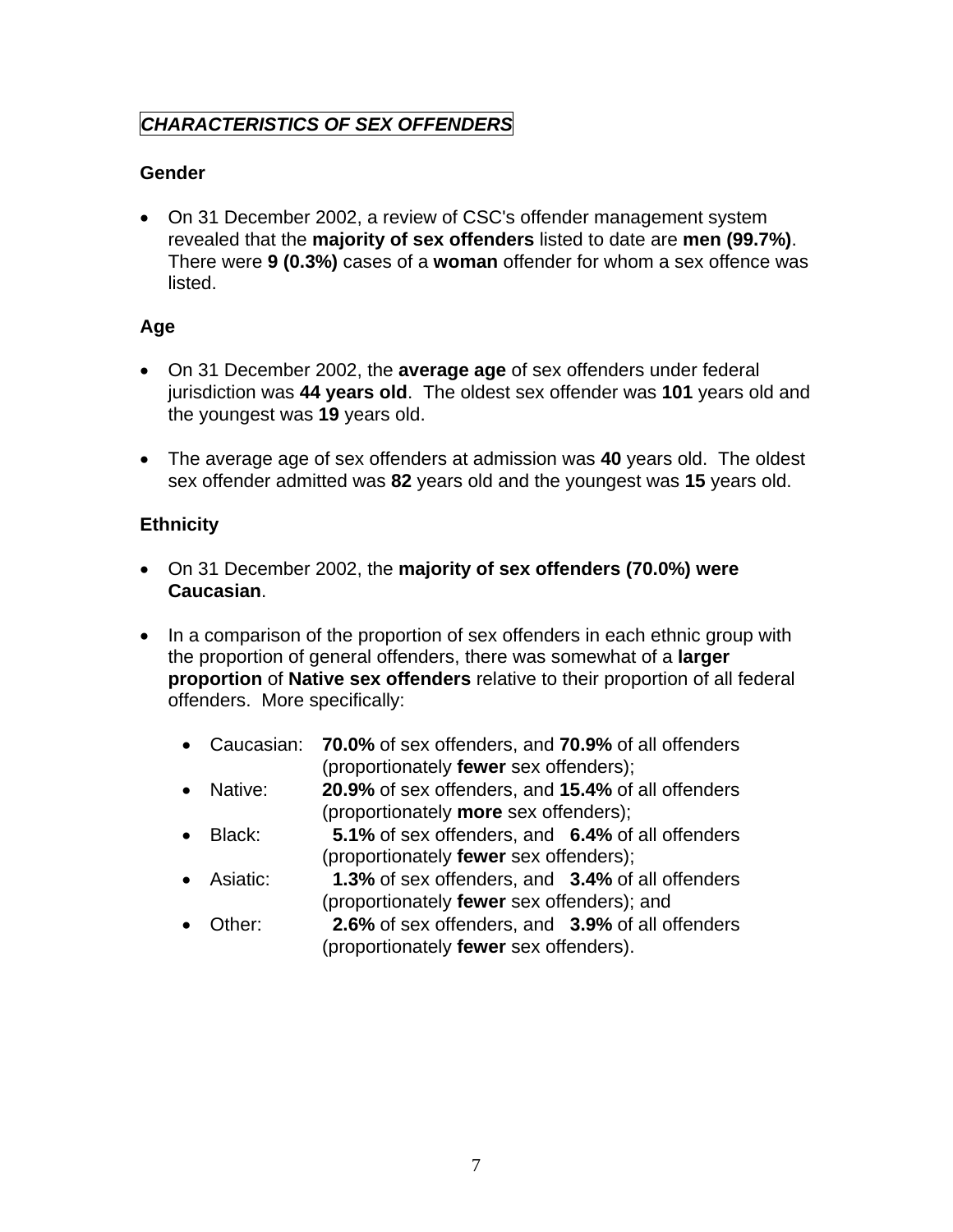### **ROBBERY OFFENDERS**

## *BACKGROUND*

In Canada, the crimes classified as robbery include: armed robbery and robbery with violence, threats or use of a weapon. Break and enter with intent to commit robbery is not included.

Although robberies represent less than **10%** of all violent crimes, criminal justice agencies regularly collect robbery statistics to monitor the extent and trends of these offenses.

The following is an end-of-2002 review of the statistical information available on robbery offenders then under federal jurisdiction.

## *THE CURRENT SITUATION*

#### **Total Robbery Population**

On 31 December 2002, a review of CSC's offender management system yielded a total of **6,590** robbery offenders under federal jurisdiction and comprise **almost one-third (37.3%)** of the total federal offender population.

#### **Incarcerated Robbery Population**

On 31 December 2002, there were **4,133** robbery offenders incarcerated in federal institutions and comprise **more than one-third (35.4%)** of the total federal incarcerated population.

- About **1,185** of these federally incarcerated robbery offenders were in **maximum security** institutions, **2,529** were in **medium security** institutions, and **419** were in **minimum security** institutions. More specifically:
	- Minimum security: **10.2%** of all robbery offenders;
	- Medium security: **61.2%** of all robbery offenders; and
	- Maximum security: **28.7%** of all robbery offenders.

#### **Conditional Release Robbery Population**

On 31 December 2002, there were **2,457** robbery offenders on conditional release and comprise **25.6%** of the total federal conditional release population.

More specifically:

• **376 or 15.3%** were on day parole;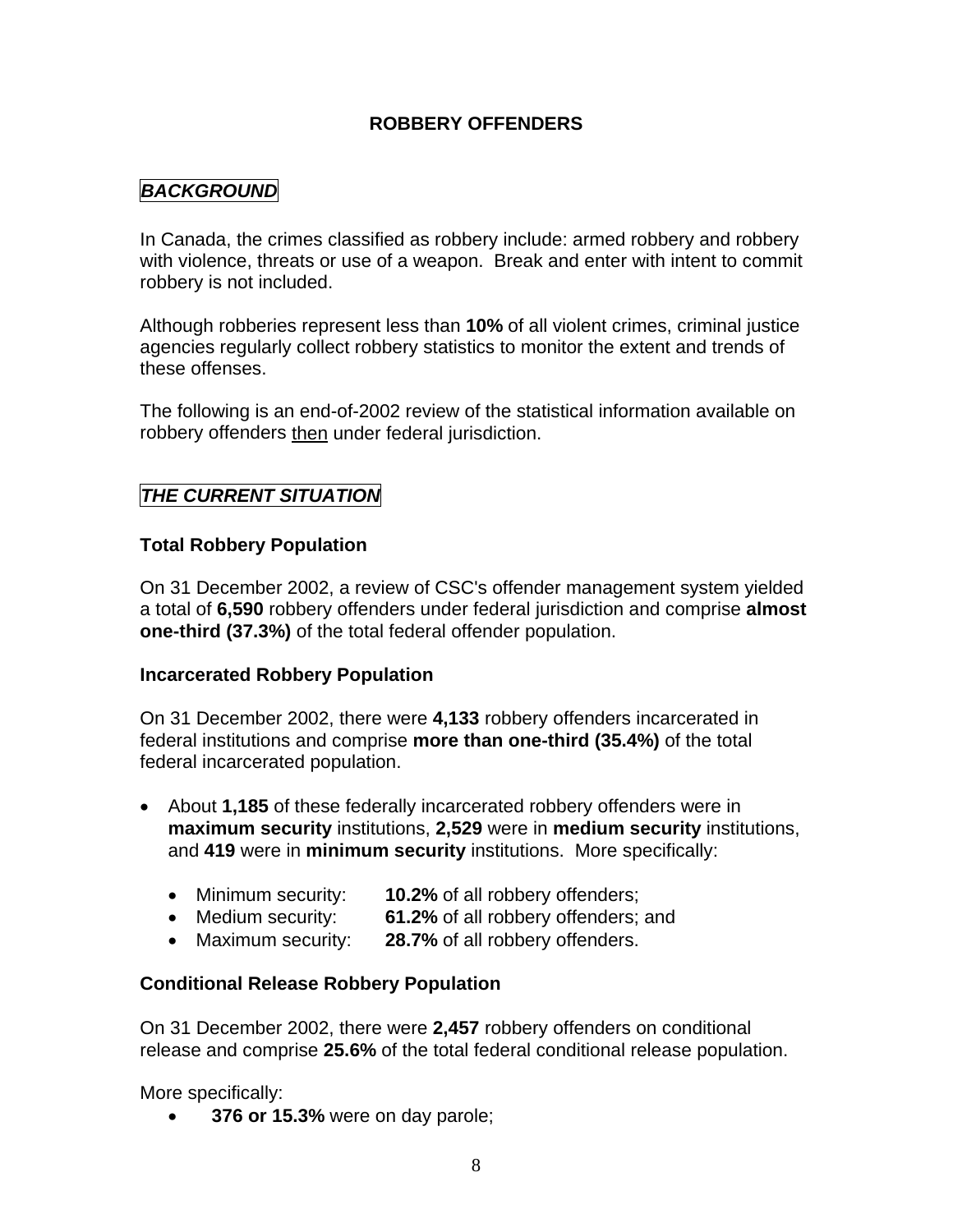- • **674 or 27.4%** were on full parole; and
- **1,407 or 57.3%** were on statutory release.

# *REGIONAL DISTRIBUTION OF ROBBERY OFFENDERS*

- Regionally, the **Quebec** and **Ontario regions** have the **most** robbery offenders, each being responsible for **more than one-third and slightly less than one-quarter** of the robbery offender population, respectively.
- In a comparison of the proportion of robbery offenders in each region with the proportion of general offenders, the **Quebec region** has **more** robbery offenders relative to their proportion of all federal offenders.

More specifically:

- Atlantic: **8.4%** of robbery offenders, and **8.8%** of all offenders (proportionately **fewer** robbery offenders);
- Quebec: **31.9%** of robbery offenders, and **26.2%** of all offenders (proportionately **more** robbery offenders);
- Ontario: **24.0%** of robbery offenders, and **27.1%** of all offenders (proportionately **fewer** robbery offenders);
- Prairies: **21.7%** of robbery offenders, and **23.8%** of all offenders (proportionately **fewer** robbery offenders); and
- Pacific: **14.0%** of robbery offenders, and **14.1%** of all offenders (about the same proportion).

# *ROBBERY OFFENDER POPULATION TRENDS*

The end-of-2002 robbery offender population has declined relative to the end-of-1994 robbery offender population - particularly in federal institutions. Over a recent eight-year period (31 December 1994 to 31 December 2002) the **total robbery offender population** has **decreased by 11.0%**, the robbery offender population **in institutions** has **decreased by 14.3%** and the robbery offender population under **community supervision** has **decreased by 4.9%**.

# *CHARACTERISTICS OF ROBBERY OFFENDERS*

## **Gender**

• On 31 December 2002, a review of CSC's offender management system revealed that the **majority of robbery offenders** listed to date are **men (97.8%)**. There were **144 (2.2%)** cases of a **woman** offender for whom a robbery offence was listed.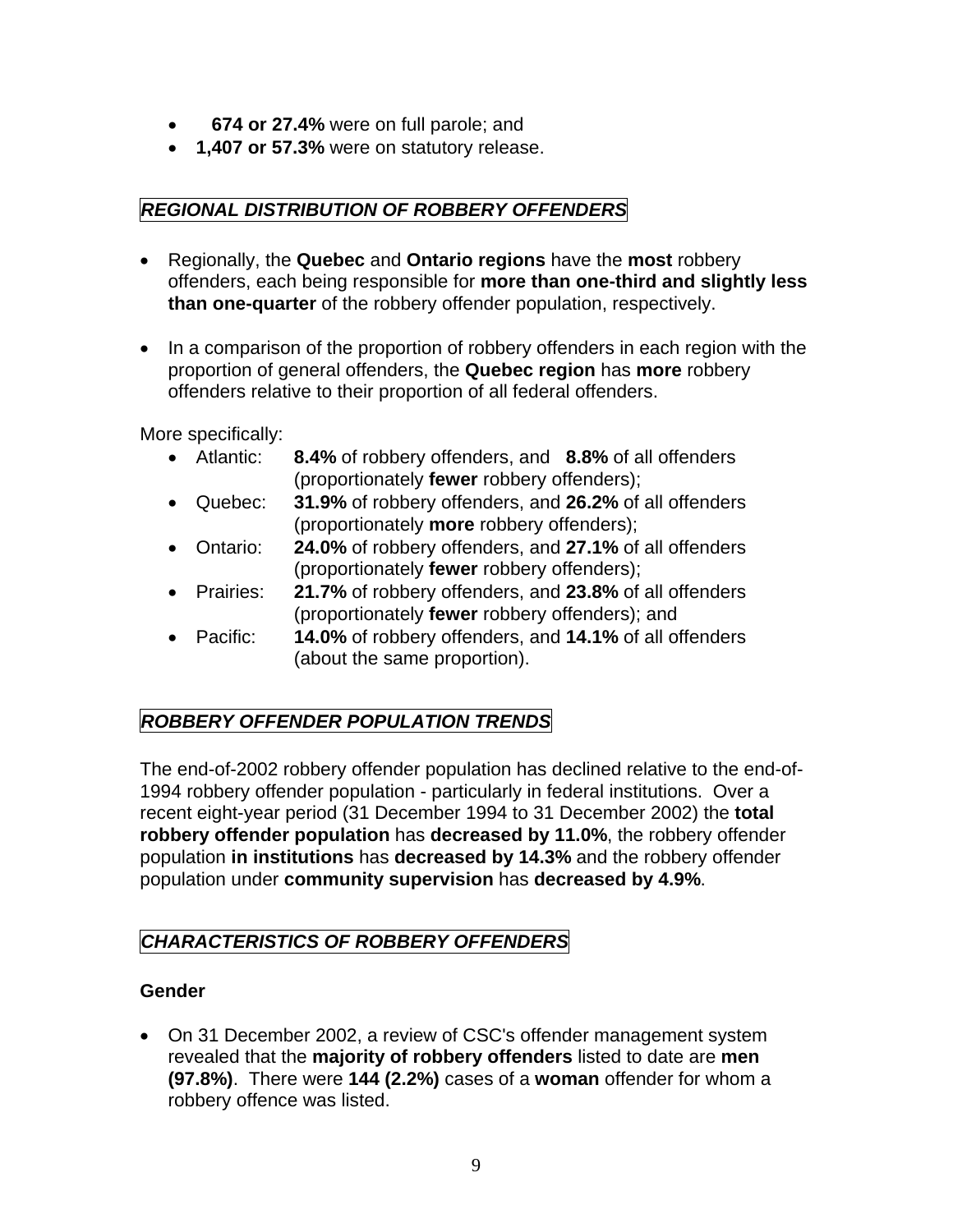### **Age**

- On 31 December 2002, the **average age** of robbery offenders under federal jurisdiction was **36 years old**. The oldest robbery offender was **86** years old and the youngest was **18** years old.
- The average age of robbery offenders at admission was about **32** years old. The oldest robbery offender admitted was **75** years old and the youngest was **16** years old.

## **Ethnicity**

- On 31 December 2002, the **majority of robbery offenders (74.1%) were Caucasian**.
- In a comparison of the proportion of robbery offenders in each ethnic group with the proportion of general offenders, there was a **larger proportion** of **Caucasian and Black robbery offenders** relative to their proportion of all federal offenders. More specifically:
	- Caucasian: **74.1%** of robbery offenders, and **70.9%** of all offenders (proportionately **more** robbery offenders);
	- Native: **15.3%** of robbery offenders, and **15.4%** of all offenders (proportionately **fewer** robbery offenders);
	- Black: **7.4%** of robbery offenders, and **6.4%** of all offenders (proportionately **more** robbery offenders);
	- Asiatic: **1.4%** of robbery offenders, and **3.4%** of all offenders (proportionately **fewer** robbery offenders); and
	- Other: **1.9%** of robbery offenders, and **3.9%** of all offenders (proportionately **fewer** robbery offenders).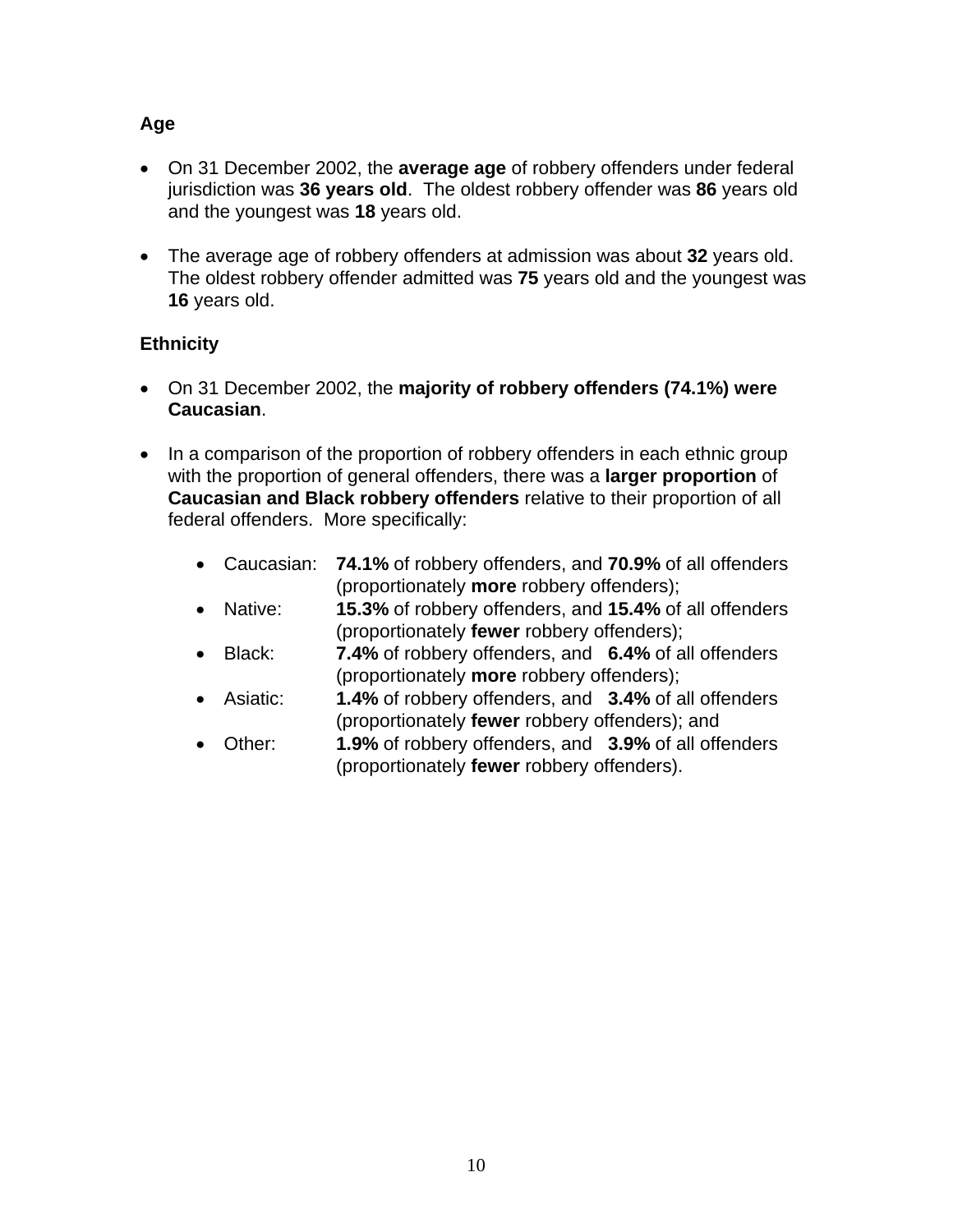### **DRUG OFFENDERS**

### *BACKGROUND*

In Canada, the crimes classified as drug offenses include those under the Food and Drug Act (FDA) and the Narcotics Control Act (NCA).

The following is an end-of-2002 review of statistical information available on drug offenders then under federal jurisdiction.

### *THE CURRENT SITUATION*

#### **Total Drug Offender Population**

On 31 December 2002, a review of CSC's offender management system yielded a total of **5,569** drug offenders under federal jurisdiction and comprise **onequarter (26.2%)** of the total federal offender population.

#### **Incarcerated Drug Offender Population**

On 31 December 2002, there were **2,512** drug offenders incarcerated in federal institutions and comprise **one-fifth (21.5%)** of the federal incarcerated population.

- About **670** of these federally incarcerated drug offenders were in **maximum security** institutions, **1,452** were in **medium security** institutions, and **390** were in **minimum security** institutions. More specifically:
	- Minimum security: **15.5%** of all drug offenders;
	- Medium security: **57.8%** of all drug offenders; and
	- Maximum security: **26.7%** of all drug offenders.

#### **Conditional Release Drug Offender Population**

On 31 December 2002, there were **3,057** drug offenders on conditional release and comprise **31.8%** of the federal conditional release population.

More specifically:

- • **473 or 15.5%** were on day parole;
- **1,592 or 52.1%** were on full parole; and
- • **992 or 34.5%** were on statutory release.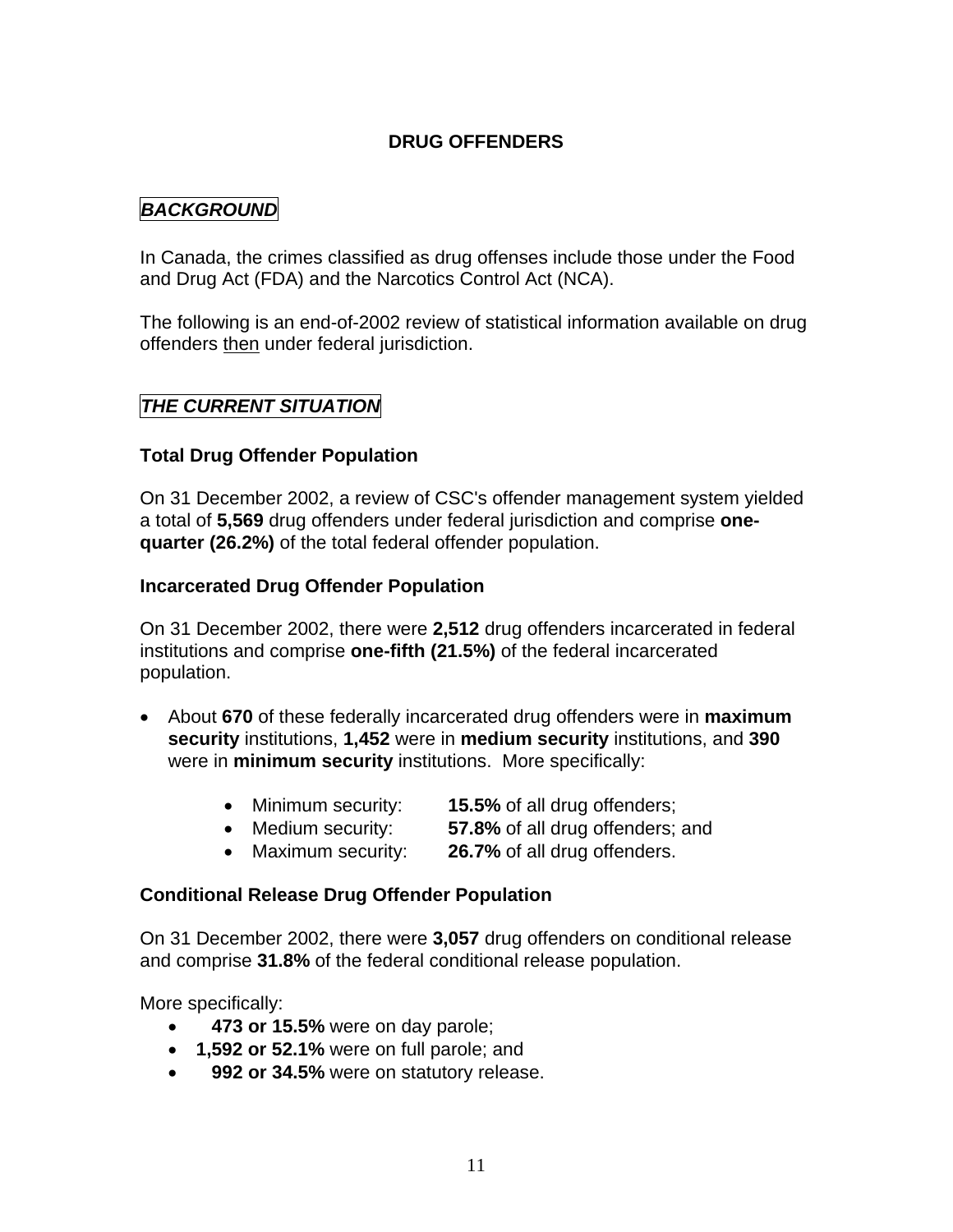# *REGIONAL DISTRIBUTION OF DRUG OFFENDERS*

- Regionally, the **Quebec** and **Ontario regions** have the **most** drug offenders, each being responsible for slightly more than **one-third and one-quarter** of the drug offender population, respectively.
- In a comparison of the proportion of drug offenders in each region with the proportion of general offenders, the **Quebec region** has **more** drug offenders relative to their proportion of all federal offenders.

More specifically:

- Atlantic: **8.0%** of drug offenders, and **8.8%** of all offenders (proportionately **fewer** drug offenders);
- Quebec: **34.2%** of drug offenders, and **26.2%** of all offenders (proportionately **more** drug offenders);
- Ontario: **24.6%** of drug offenders, and **27.1%** of all offenders (proportionately **fewer** drug offenders);
- Prairies: **23.2%** of drug offenders, and **23.8%** of all offenders (proportionately **fewer** drug offenders);
- Pacific: **10.0%** of drug offenders, and **14.1%** of all offenders (proportionately **fewer** drug offenders).

# *DRUG OFFENDER POPULATION TRENDS*

The end-of-2002 drug offender population has grown relative to the end-of-1994 drug offender population - particularly on conditional release. Over a recent eight-year period (31 December 1994 to 31 December 2002) the **total drug offender population** has **increased by 8.8%**, the drug offender population **in institutions** has **decreased by 1.1%** and the drug offender population under **community supervision** has **increased by 18.6%**.

# *CHARACTERISTICS OF DRUG OFFENDERS*

## **Gender**

• On 31 December 2002, a review of CSC's offender management system revealed that the **majority of drug offenders** listed to date are **men (94.3%)**. There were **317 (5.7%)** cases of a **woman** offender for whom a drug offence was listed.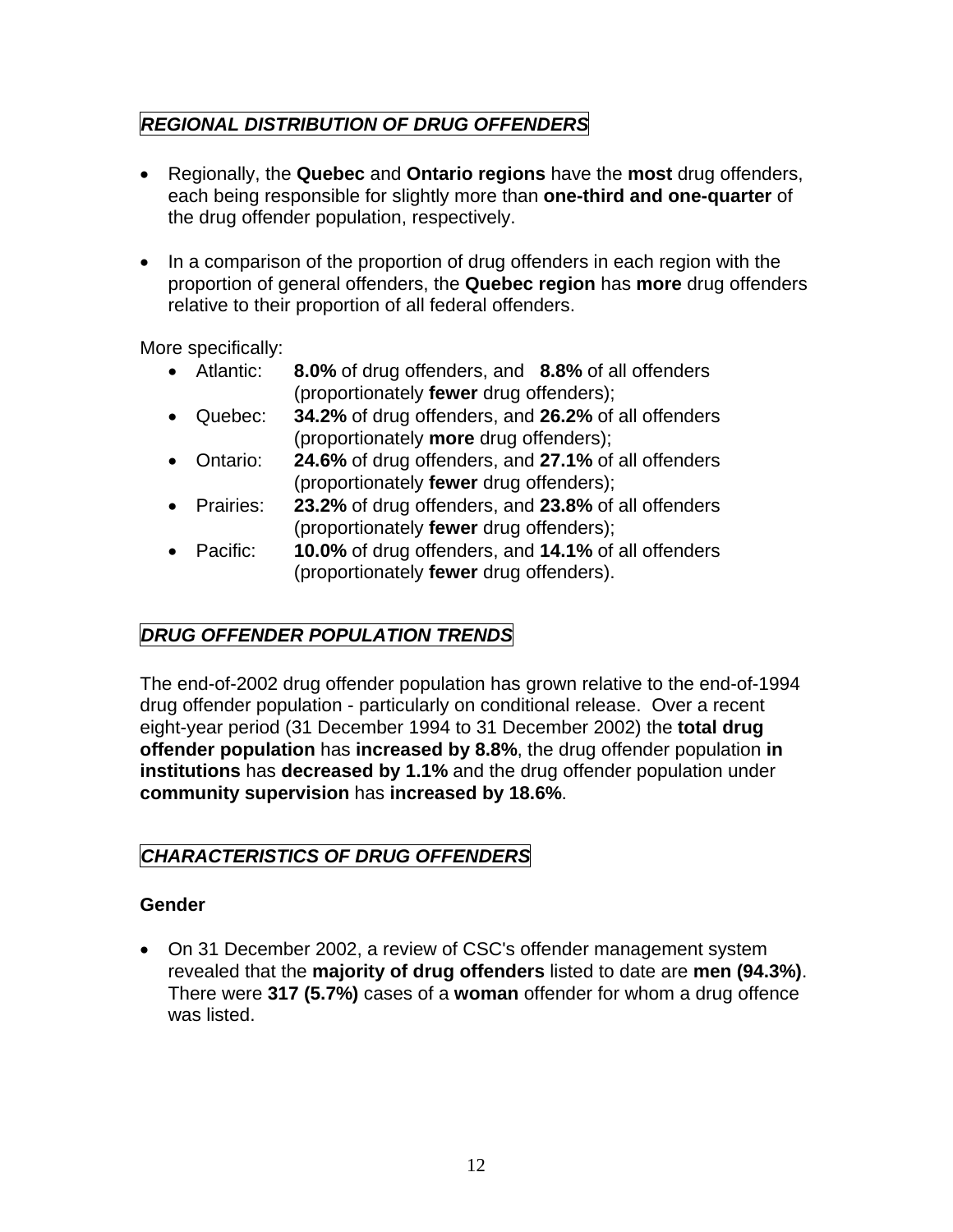### **Age**

- On 31 December 2002, the **average age** of drug offenders under federal jurisdiction was **38 years old**. The oldest drug offender was **84** years old and the youngest was **19** years old.
- The average age of drug offenders at admission was about **35** years old. The oldest drug offender admitted was **79** years old and the youngest was **18** years old.

## **Ethnicity**

- On 31 December 2002, the **majority of drug offenders (70.0%) were Caucasian**.
- In a comparison of the proportion of drug offenders in each ethnic group with the proportion of general offenders, there was somewhat of a **larger proportion** of **Black and Asiatic** drug offenders relative to their proportions of all federal offenders. More specifically:
	- Caucasian: **70.0%** of drug offenders, and **70.9%** of all offenders (proportionately **fewer** drug offenders);
	- Native: **9.2%** of drug offenders, and **15.4%** of all offenders (proportionately **fewer** drug offenders);
	- Black: **8.6%** of drug offenders, and **6.4%** of all offenders (proportionately **more** drug offenders);
	- Asiatic: **7.0%** of drug offenders, and **3.4%** of all offenders (proportionately **more** drug offenders); and
	- Other: **5.1%** of drug offenders, and **3.9%** of all offenders (proportionately **more** drug offenders).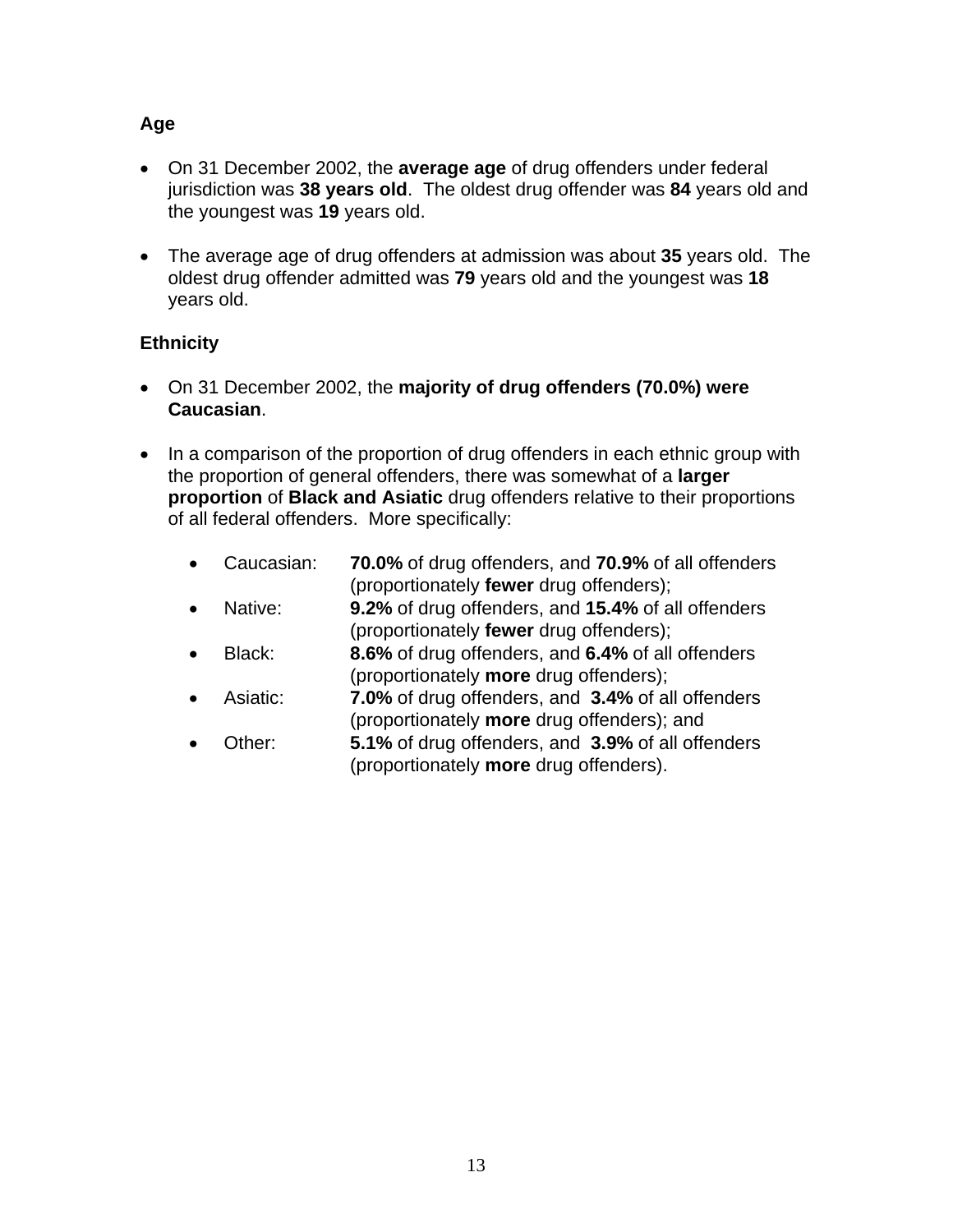# **SUMMARY TABLES**

|                  |              |                |                  | <b>CUSTODY</b>                     | <b>COMMUNITY</b>                   |
|------------------|--------------|----------------|------------------|------------------------------------|------------------------------------|
|                  | <b>YEAR</b>  | #              | (%)              | (%)<br>#                           | #<br>(%)                           |
| <b>HOMICIDE:</b> | 1994         | 4,393          | (20.0)           | (65.9)<br>2,896                    | (34.1)<br>1,497                    |
|                  | 1995         | 4,318          | (18.9)           | 2,784<br>(64.5)                    | 1,534<br>(35.5)                    |
|                  | 1996         | 4,553          | (20.1)           | 3,002<br>(65.9)                    | 1,551<br>(34.1)                    |
|                  | 1997         | 4,771          | (21.5)           | 3,122<br>(65.4)                    | 1,649<br>(34.6)                    |
|                  | 1998         | 4,695          | (21.9)           | 2,992<br>(63.7)                    | 1,703<br>(36.3)                    |
|                  | 1999         | 4,814          | (21.9)           | 2,998<br>(62.3)                    | 1,816<br>(37.7)                    |
|                  | 2000<br>2001 | 4,881<br>5,036 | (22.2)<br>(23.1) | 3,025<br>(62.0)<br>3,124<br>(62.0) | 1,856<br>(38.0)<br>1,912<br>(38.0) |
|                  |              |                |                  |                                    |                                    |
|                  | 2002         | 5,010          | (23.5)           | 3,055<br>(61.0)                    | 1,955<br>(39.0)                    |
| SEX:             | 1994         | 3,748          | (16.9)           | 2,703<br>(72.1)                    | (27.9)<br>1,045                    |
|                  | 1995         | 3,875          | (17.0)           | 2,766<br>(71.3)                    | 1,109<br>(28.7)                    |
|                  | 1996         | 4,041          | (17.9)           | 2,974<br>(73.6)                    | 1,067<br>(26.4)                    |
|                  | 1997         | 3,914          | (17.6)           | 2,771<br>(70.8)                    | 1,143<br>(29.2)                    |
|                  | 1998         | 3,676          | (17.1)           | 2,433<br>(66.1)                    | 1,243<br>(33.9)                    |
|                  | 1999<br>2000 | 3,564<br>3,428 | (16.2)<br>(15.6) | 2,307<br>(64.7)<br>2,269           | 1,257<br>(35.5)<br>1,159<br>(33.8) |
|                  | 2001         | 3,303          | (15.2)           | (66.2)<br>2,254<br>(68.2)          | 1,049<br>(31.8)                    |
|                  |              |                |                  |                                    |                                    |
|                  | 2002         | 3,202          | (15.0)           | 2,155<br>(67.3)                    | (32.7)<br>1,047                    |
| <b>ROBBERY:</b>  | 1994         | 7,408          | (33.5)           | 4,824<br>(65.1)                    | 2,584<br>(34.9)                    |
|                  | 1995         | 7,199          | (31.6)           | 4,606<br>(63.9)                    | 2,593<br>(36.1)                    |
|                  | 1996         | 7,418          | (32.8)           | (66.1)<br>4,902                    | 2,516<br>(33.9)                    |
|                  | 1997<br>1998 | 7,136          | (32.1)           | (66.4)<br>4,737                    | (33.6)<br>2,399                    |
|                  | 1999         | 6,850<br>6,911 | (31.9)<br>(31.4) | 4,190<br>(61.2)<br>4,322<br>(62.5) | (38.8)<br>2,660<br>2,589<br>(37.5) |
|                  | 2000         | 6,882          | (31.3)           | 4,295<br>(62.4)                    | 2,587<br>(37.6)                    |
|                  | 2001         | 6,810          | (31.3)           | 4,322<br>(63.5)                    | 2,488<br>(36.5)                    |
|                  |              |                |                  |                                    |                                    |
|                  | 2002         | 6,590          | (37.3)           | (62.7)<br>4,133                    | 2,457<br>(37.3)                    |
| <b>DRUG:</b>     | 1994         | 5,117          | (23.1)           | 2,540<br>(49.6)                    | 2,577<br>(50.4)                    |
|                  | 1995         | 5,310          | (23.3)           | 2,590<br>(48.8)                    | 2,720<br>(51.2)                    |
|                  | 1996         | 5,615          | (24.8)           | 2,899<br>(51.6)                    | 2,716<br>(48.4)                    |
|                  | 1997         | 5,515          | (24.8)           | 2,659<br>(48.2)                    | 2,856<br>(51.8)                    |
|                  | 1998<br>1999 | 5,437<br>5,760 | (25.3)<br>(26.2) | 2,398<br>(44.1)<br>2,574<br>(44.7) | 3,039<br>(55.9)<br>3,186<br>(55.3) |
|                  | 2000         | 5,779          | (26.3)           | 2,548<br>(44.7)                    | 3,231<br>(55.3)                    |
|                  | 2001         | 5,761          | (26.5)           | 2,668<br>(46.3)                    | (53.7)<br>3,093                    |
|                  |              |                |                  |                                    |                                    |
|                  | 2002         | 5,569          | (26.2)           | 2,512<br>(45.1)                    | (54.9)<br>3,057                    |

## *DISTRIBUTION OF FEDERAL OFFENDERS BY STATUS*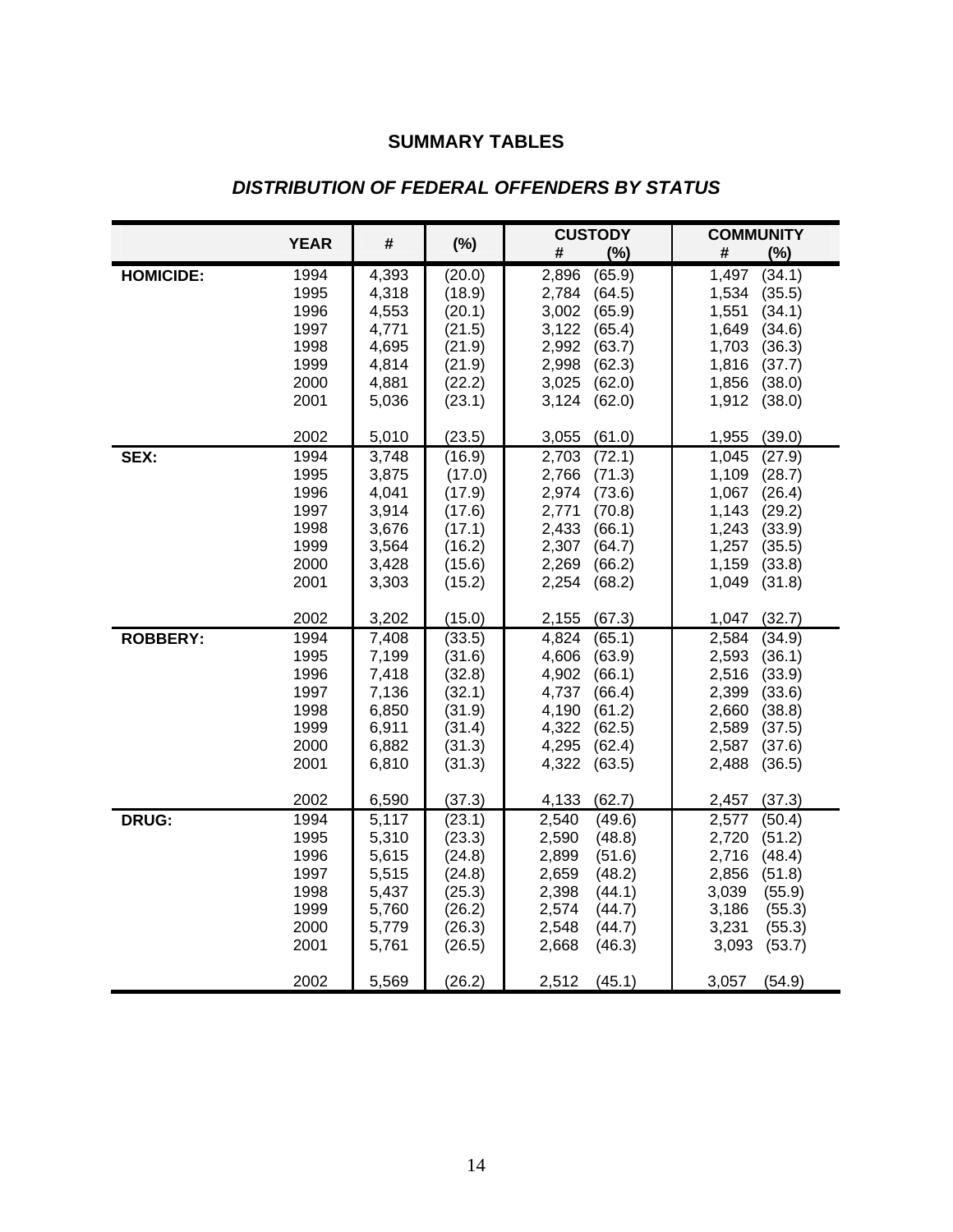|                  | <b>YEAR</b> | #     | <b>MINIMUM</b> | <b>MEDIUM</b> | <b>MAXIMUM</b> |
|------------------|-------------|-------|----------------|---------------|----------------|
|                  |             |       | $\%$           | $\%$          | $\%$           |
| <b>HOMICIDE:</b> | 1994        | 2,896 | 11.6           | 55.2          | 33.2           |
|                  | 1995        | 2,784 | 13.1           | 56.3          | 29.7           |
|                  | 1996        | 3,002 | 15.7           | 56.4          | 27.9           |
|                  | 1997        | 3,122 | 17.1           | 58.2          | 24.7           |
|                  | 1998        | 2,992 | 17.7           | 56.8          | 26.5           |
|                  | 1999        | 2,998 | 18.4           | 56.6          | 25.0           |
|                  | 2000        | 3,008 | 21.1           | 55.7          | 23.1           |
|                  | 2001        | 3,124 | 18.2           | 56.1          | 25.7           |
|                  | 2002        | 3,055 | 18.1           | 55.0          | 26.9           |
| SEX:             | 1994        | 2,703 | 11.6           | 66.0          | 22.4           |
|                  | 1995        | 2,766 | 11.9           | 67.8          | 20.0           |
|                  | 1996        | 2,974 | 11.5           | 68.6          | 19.9           |
|                  | 1997        | 2,771 | 12.6           | 68.4          | 19.0           |
|                  | 1998        | 2,433 | 14.6           | 67.1          | 18.3           |
|                  | 1999        | 2,307 | 15.0           | 63.2          | 21.0           |
|                  | 2000        | 2,264 | 16.1           | 61.4          | 22.5           |
|                  | 2001        | 2,254 | 15.1           | 63.5          | 21.4           |
|                  | 2002        | 2,155 | 14.1           | 63.2          | 22.7           |
| <b>ROBBERY:</b>  | 1994        | 4,824 | 8.1            | 63.4          | 28.5           |
|                  | 1995        | 4,606 | 8.8            | 62.4          | 27.7           |
|                  | 1996        | 4,902 | 9.3            | 63.9          | 26.8           |
|                  | 1997        | 4,737 | 11.5           | 63.1          | 25.4           |
|                  | 1998        | 4,190 | 12.7           | 62.2          | 25.1           |
|                  | 1999        | 4,322 | 12.6           | 60.5          | 26.9           |
|                  | 2000        | 4,261 | 13.5           | 59.5          | 27.0           |
|                  | 2001        | 4,322 | 11.2           | 60.6          | 28.1           |
|                  | 2002        | 4,133 | 10.2           | 61.2          | 28.7           |
| <b>DRUG:</b>     | 1994        | 2,540 | 16.4           | 61.0          | 22.6           |
|                  | 1995        | 2,590 | 16.3           | 60.6          | 22.5           |
|                  | 1996        | 2,899 | 17.4           | 59.7          | 22.9           |
|                  | 1997        | 2,659 | 19.3           | 59.7          | 21.0           |
|                  | 1998        | 2,398 | 23.1           | 56.1          | 20.8           |
|                  | 1999        | 2,574 | 20.2           | 55.1          | 24.7           |
|                  | 2000        | 2,542 | 20.0           | 54.0          | 26.0           |
|                  | 2001        | 2,668 | 16.3           | 57.2          | 26.5           |
|                  | 2002        | 2,512 | 15.5           | 57.8          | 26.7           |

# *DISTRIBUTION OF FEDERAL OFFENDERS BY SECURITY LEVEL*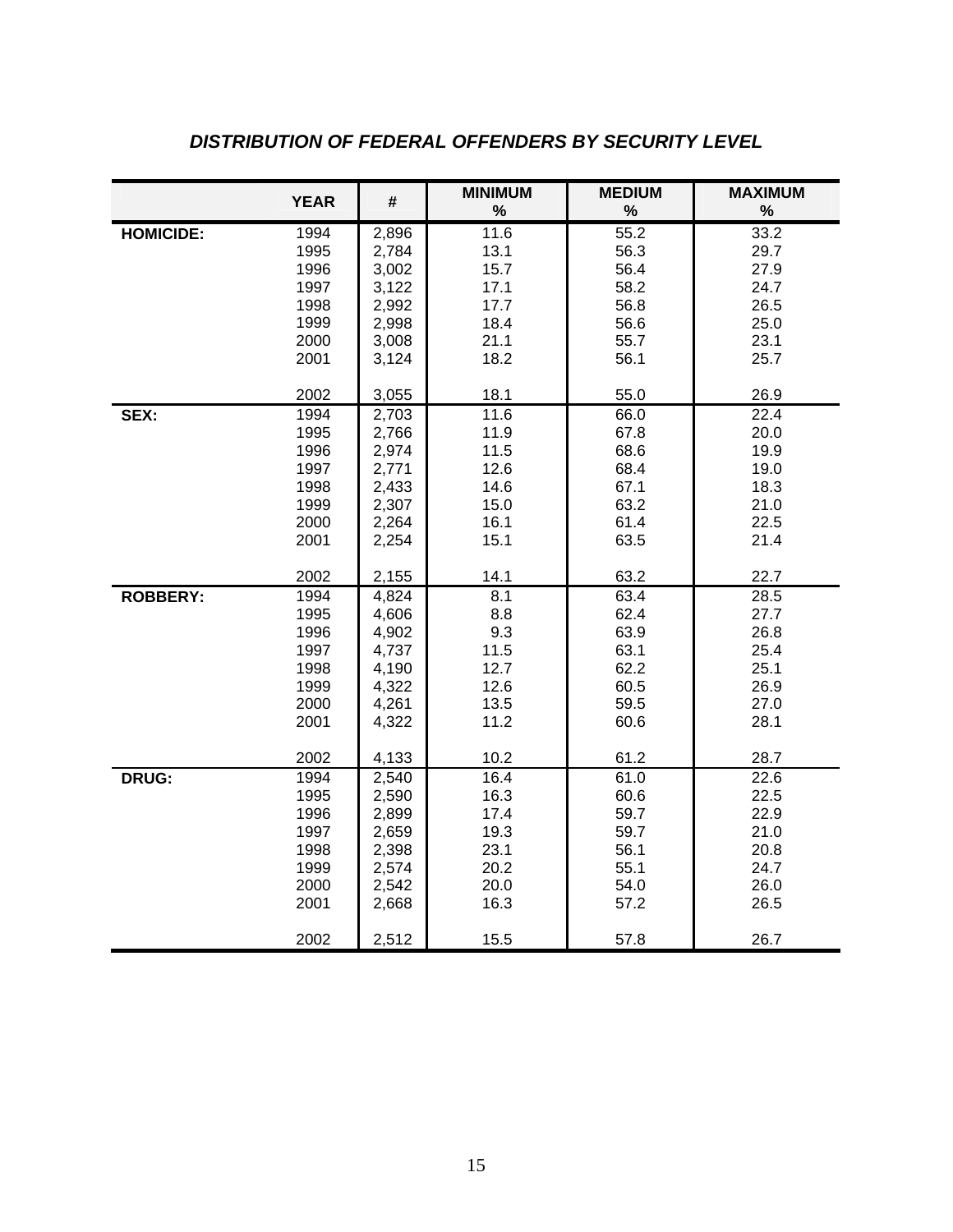|                  |             |       | <b>DAY PAROLE</b> | <b>FULL</b>   | <b>STATUTORY</b>  |
|------------------|-------------|-------|-------------------|---------------|-------------------|
|                  | <b>YEAR</b> | #     |                   | <b>PAROLE</b> | <b>RELEASE</b>    |
|                  |             |       | $\%$              | $\%$          | $\%$              |
| <b>HOMICIDE:</b> | 1994        | 1,497 | 14.4              | 79.7          | 5.9               |
|                  | 1995        | 1,534 | 13.8              | 79.1          | 7.0               |
|                  | 1996        | 1,551 | 12.8              | 79.1          | 8.1               |
|                  | 1997        | 1,649 | 15.7              | 74.3          | 10.1              |
|                  | 1998        | 1,703 | 16.0              | 74.3          | 9.7               |
|                  | 1999        | 1,816 | 15.1              | 74.0          | 11.0              |
|                  | 2000        | 1,856 | 14.9              | 74.8          | 10.3              |
|                  | 2001        | 1,912 | 14.4              | 76.0          | 9.6               |
|                  | 2002        | 1,955 | 15.6              | 74.3          | 10.1              |
| SEX:             | 1994        | 1,045 | 15.2              | 42.0          | 42.7              |
|                  | 1995        | 1,109 | 12.3              | 38.1          | 49.4              |
|                  | 1996        | 1,007 | 12.3              | 35.6          | 52.1              |
|                  | 1997        | 1,143 | 14.0              | 31.5          | 54.5              |
|                  | 1998        | 1,243 | 12.7              | 33.2          | 54.1              |
|                  | 1999        | 1,257 | 15.8              | 33.4          | 50.8              |
|                  | 2000        | 1,159 | 13.0              | 32.8          | 54.2              |
|                  | 2001        | 1,048 | 13.2              | 33.2          | 53.6              |
|                  | 2002        | 1,047 | 11.0              | 30.6          | 58.5              |
| <b>ROBBERY:</b>  | 1994        | 2,584 | 21.6              | 41.5          | 36.7              |
|                  | 1995        | 2,593 | 19.5              | 36.3          | 44.1              |
|                  | 1996        | 2,516 | 16.1              | 34.0          | 49.9              |
|                  | 1997        | 2,339 | 17.1              | 31.8          | 51.1              |
|                  | 1998        | 2,660 | 20.7              | 29.1          | 50.2              |
|                  | 1999        | 2,589 | 19.0              | 31.7          | 49.2              |
|                  | 2000        | 2,587 | 16.2              | 31.8          | 52.0              |
|                  | 2001        | 2,488 | 16.0              | 30.6          | 53.4              |
|                  | 2002        | 2,457 | 15.3              | 27.4          | 57.3              |
| <b>DRUG:</b>     | 1994        | 2,577 | 14.9              | 64.9          | $\overline{2}0.2$ |
|                  | 1995        | 2,720 | 12.1              | 63.4          | 24.5              |
|                  | 1996        | 2,716 | 10.2              | 63.4          | 26.4              |
|                  | 1997        | 2,856 | 15.9              | 59.4          | 24.7              |
|                  | 1998        | 3,039 | 17.0              | 56.7          | 26.3              |
|                  | 1999        | 3,186 | 18.7              | 57.3          | 24.0              |
|                  | 2000        | 3,232 | 15.4              | 58.0          | 26.6              |
|                  | 2001        | 3,091 | 15.2              | 55.6          | 29.2              |
|                  | 2002        | 3,057 | 15.2              | 52.1          | 34.5              |

# *DISTRIBUTION OF FEDERAL OFFENDERS BY RELEASE STATUS*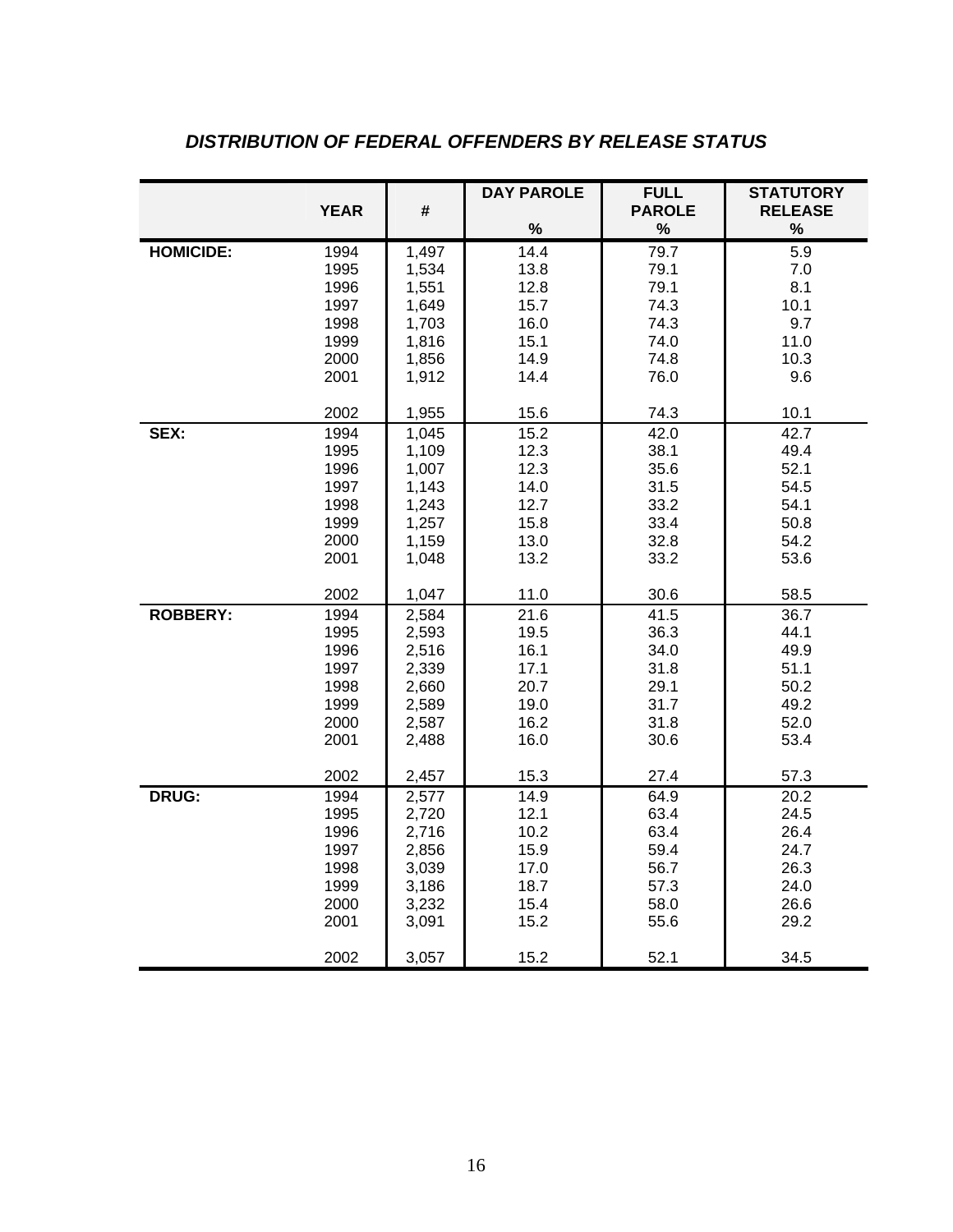|                  | <b>END-OF-</b> | <b>ATLANTIC</b> | <b>QUEBEC</b> | <b>ONTARIO</b> | <b>PRAIRIES</b> | <b>PACIFIC</b> |
|------------------|----------------|-----------------|---------------|----------------|-----------------|----------------|
|                  | <b>YEAR</b>    | $\%$            | $\%$          | $\%$           | $\%$            | $\%$           |
| <b>HOMICIDE:</b> | 1994           | 6.7             | 27.2          | 29.9           | 18.8            | 17.4           |
|                  | 1995           | 6.7             | 27.2          | 29.7           | 18.6            | 17.8           |
|                  | 1996           | 6.9             | 26.9          | 29.5           | 18.4            | 18.3           |
|                  | 1997           | 7.2             | 27.1          | 28.6           | 18.2            | 18.9           |
|                  | 1998           | 7.2             | 26.8          | 29.0           | 18.3            | 18.7           |
|                  | 1999           | 7.2             | 26.8          | 28.8           | 18.4            | 18.9           |
|                  | 2000           | $7.0$           | 26.5          | 28.6           | 18.5            | 19.3           |
|                  | 2001<br>2002   | 6.9<br>6.7      | 26.2<br>26.5  | 28.2<br>27.9   | 19.3<br>19.6    | 19.4<br>19.3   |
| SEX:             | 1994           | 13.0            | 20.1          | 26.9           | 27.3            | 15.5           |
|                  | 1995           | 12.4            | 19.3          | 24.7           | 28.5            | 15.1           |
|                  | 1996           | 11.4            | 19.0          | 24.5           | 30.7            | 14.5           |
|                  | 1997           | 10.7            | 19.1          | 24.2           | 31.8            | 14.2           |
|                  | 1998           | 9.7             | 19.2          | 24.8           | 32.0            | 14.5           |
|                  | 1999           | 9.5             | 19.6          | 26.4           | 29.6            | 15.0           |
|                  | 2000           | 9.4             | 20.3          | 26.3           | 28.2            | 15.8           |
|                  | 2001           | 10.1            | 20.6          | 26.3           | 27.6            | 15.4           |
|                  | 2002           | 10.0            | 21.6          | 26.6           | 27.5            | 14.4           |
| <b>ROBBERY:</b>  | 1994           | 6.7             | 37.6          | 24.6           | 18.0            | 13.1           |
|                  | 1995           | 6.5             | 38.0          | 23.7           | 18.2            | 13.6           |
|                  | 1996           | 7.3             | 36.9          | 23.7           | 19.0            | 13.0           |
|                  | 1997           | 7.4             | 36.0          | 23.7           | 19.9            | 13.0           |
|                  | 1998           | 7.4             | 35.1          | 24.4           | 20.0            | 13.1           |
|                  | 1999           | 7.6             | 34.1          | 24.3           | 21.0            | 13.1           |
|                  | 2000<br>2001   | 7.8<br>8.1      | 33.7<br>32.5  | 23.6<br>24.0   | 21.4<br>21.8    | 13.7<br>13.5   |
|                  | 2002           | 8.4             | 31.9          | 24.0           | 21.7            | 14.0           |
| DRUG:            | 1994           | 7.2             | 37.8          | 27.9           | 16.1            | 10.9           |
|                  | 1995           | 7.7             | 38.5          | 27.2           | 15.7            | 10.9           |
|                  | 1996           | 8.0             | 38.2          | 26.1           | 17.3            | 10.4           |
|                  | 1997           | 7.8             | 37.4          | 26.1           | 18.5            | 10.3           |
|                  | 1998           | 7.6             | 36.8          | 26.8           | 19.0            | 9.8            |
|                  | 1999           | 7.9             | 35.2          | 26.9           | 20.3            | 9.7            |
|                  | 2000           | 7.7             | 34.2          | 25.4           | 22.4            | 10.3           |
|                  | 2001           | 7.9             | 34.4          | 24.7           | 23.2            | 10.0           |
|                  | 2002           | 8.0             | 34.2          | 24.6           | 23.2            | 10.0           |
| <b>OVERALL:</b>  | 1994           | 9.9             | 28.9          | 27.6           | 20.2            | 13.4           |
|                  | 1995           | 9.8             | 29.2          | 27.1           | 20.5            | 13.5           |
|                  | 1996           | 9.5             | 28.5          | 26.8           | 22.0            | 13.5           |
|                  | 1997           | 9.0             | 28.1          | 26.7           | 22.8            | 13.4           |
|                  | 1998           | 8.5             | 27.9          | 27.5           | 22.7            | 13.4           |
|                  | 1999           | 8.6             | 27.2          | 27.6           | 23.3            | 13.4           |
|                  | 2000           | 8.6             | 26.8          | 27.0           | 23.8            | 13.9           |
|                  | 2001<br>2002   | 8.9<br>8.8      | 26.3<br>26.2  | 27.0<br>27.1   | 23.9<br>23.8    | 13.5<br>14.1   |

## *DISTRIBUTION OF FEDERAL OFFENDERS BY REGION*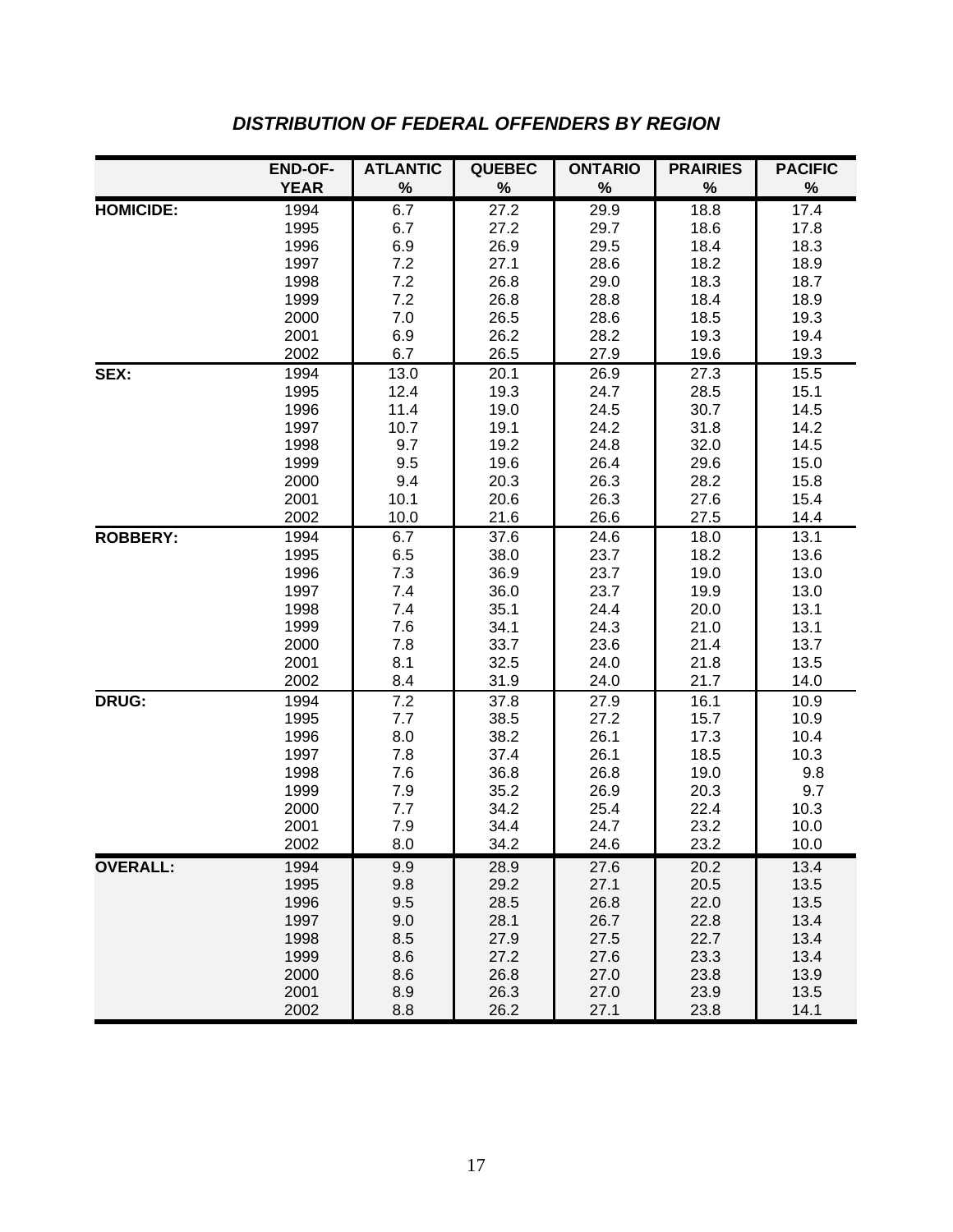|                  | <b>END-OF-YEAR</b> | #     | %    | <b>MEN</b><br>$\%$ | <b>WOMEN</b><br>$\%$<br>$($ # $)$ |
|------------------|--------------------|-------|------|--------------------|-----------------------------------|
| <b>HOMICIDE:</b> | 1994               | 4,393 | 20.0 | 96.0               | 4.0 (176)                         |
|                  | 1995               | 4,318 | 18.9 | 96.5               | 3.5(152)                          |
|                  | 1996               | 4,553 | 20.1 | 96.3               | 3.7(167)                          |
|                  | 1997               | 4,771 | 21.5 | 95.8               | 4.2 (199)                         |
|                  | 1998               | 4,695 | 21.9 | 95.7               | 4.3 (203)                         |
|                  | 1999               | 4,814 | 21.9 | 95.6               | 4.4 (211)                         |
|                  | 2000               | 4,881 | 22.2 | 95.8               | 4.2 (206)                         |
|                  | 2001               | 5,036 | 23.1 | 95.8               | 4.2 (219)                         |
|                  | 2002               | 5,010 | 23.5 | 95.9               | 4.1 (206)                         |
| SEX:             | 1994               | 3,748 | 16.9 | 99.5               | 0.5(17)                           |
|                  | 1995               | 3,875 | 17.0 | 99.7               | 0.3(10)                           |
|                  | 1996               | 4,041 | 17.9 | 99.7               | 0.3(14)                           |
|                  | 1997               | 3,914 | 17.6 | 99.6               | 0.4(15)                           |
|                  | 1998               | 3,676 | 17.1 | 99.5               | 0.5(17)                           |
|                  | 1999               | 3,564 | 16.2 | 99.7               | 0.3(12)                           |
|                  | 2000               | 3,428 | 15.6 | 99.6               | 0.4(14)                           |
|                  | 2001               | 3,303 | 15.2 | 99.6               | 0.4(13)                           |
|                  | 2002               | 3,202 | 15.0 | 99.7               | 0.3(9)                            |
| <b>ROBBERY:</b>  | 1994               | 7,408 | 33.5 | 99.0               | 1.0(89)                           |
|                  | 1995               | 7,199 | 31.6 | 98.9               | 1.1(82)                           |
|                  | 1996               | 7,418 | 32.8 | 98.8               | 1.2(88)                           |
|                  | 1997               | 7,136 | 32.1 | 98.4               | 1.6 (115)                         |
|                  | 1998               | 6,850 | 31.9 | 98.3               | 1.7(118)                          |
|                  | 1999               | 6,911 | 31.4 | 98.3               | 1.7(116)                          |
|                  | 2000               | 6,882 | 31.3 | 98.2               | 1.8(125)                          |
|                  | 2001               | 6,810 | 31.3 | 97.9               | 2.1(144)                          |
|                  | 2002               | 6,590 | 37.3 | 97.8               | 2.2(144)                          |
| <b>DRUG:</b>     | 1994               | 5,117 | 23.1 | 97.0               | 3.0(163)                          |
|                  | 1995               | 5,310 | 23.3 | 96.8               | 3.2(172)                          |
|                  | 1996               | 5,615 | 24.8 | 95.9               | 4.1 (228)                         |
|                  | 1997               | 5,515 | 24.8 | 95.0               | 5.0(273)                          |
|                  | 1998               | 5,146 | 24.8 | 94.7               | 5.4 (291)                         |
|                  | 1999               | 5,760 | 26.1 | 94.1               | 6.0(343)                          |
|                  | 2000               | 5,779 | 26.3 | 94.0               | 6.0(346)                          |
|                  | 2001               | 5,761 | 26.5 | 94.1               | 5.9 (342)                         |
|                  | 2002               | 5,569 | 26.2 | 94.3               | 5.7(317)                          |

## *DISTRIBUTION OF FEDERAL OFFENDERS BY GENDER*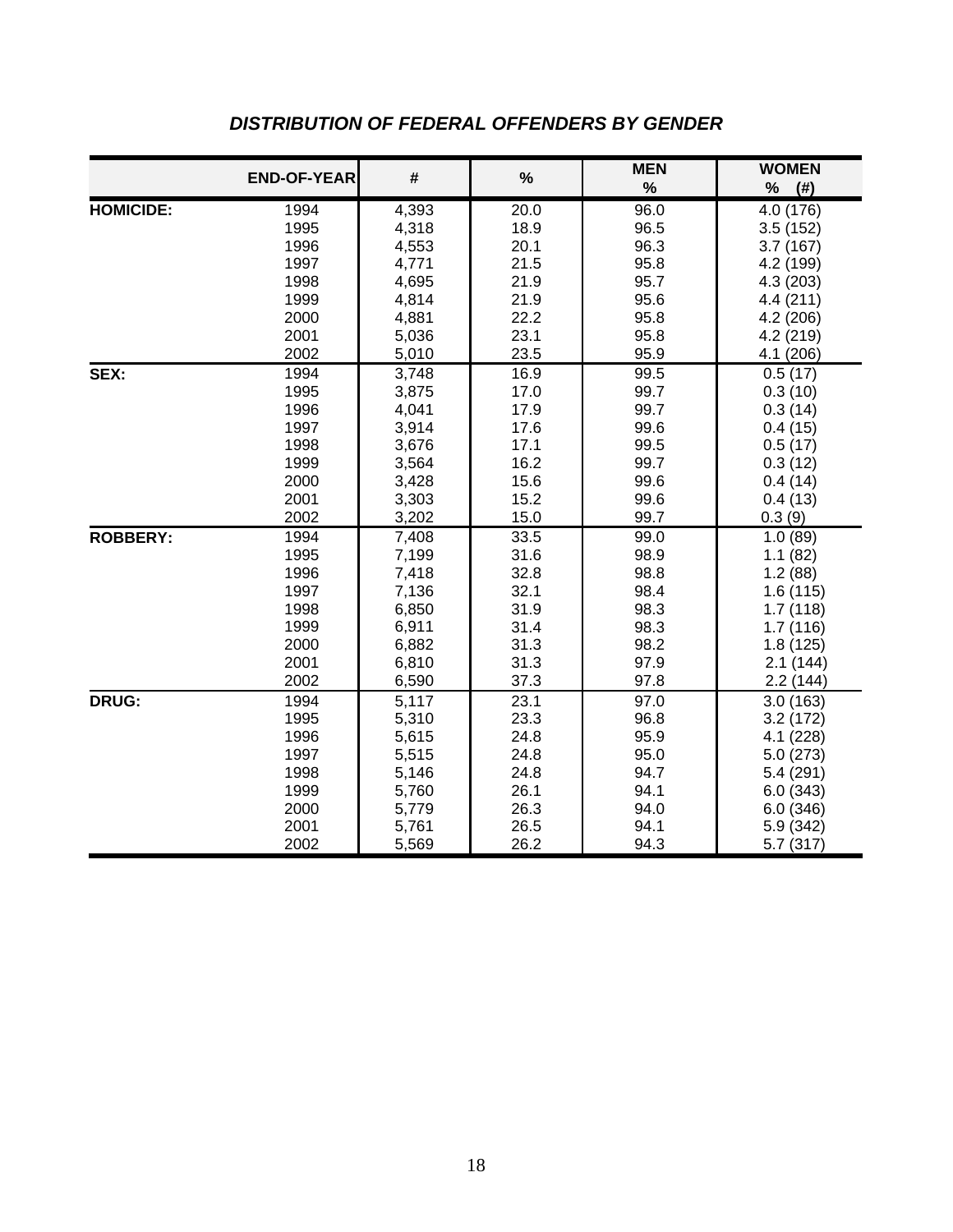|                  | <b>END-OF-YEAR</b> | <b>FEDERAL</b><br><b>JURISDICTION</b> | <b>AT ADMISSION</b> |
|------------------|--------------------|---------------------------------------|---------------------|
| <b>HOMICIDE:</b> | 1994               | 42 YEARS (18-89)                      | 36 YEARS (16-87)    |
|                  | 1995               | 42 YEARS (20-89)                      | 36 YEARS (18-84)    |
|                  | 1996               | 43 YEARS (20-93)                      | 36 YEARS (18-84)    |
|                  | 1997               | 43 YEARS (20-91)                      | 36 YEARS (18-84)    |
|                  | 1998               | 42 YEARS (18-92)                      | 35 YEARS (14-92)    |
|                  | 1999               | 41 YEARS (17-92)                      | 31 YEARS (14-87)    |
|                  | 2000               | 43 YEARS (18-95)                      | 31 YEARS (15-87)    |
|                  | 2001               | 43 YEARS (18-96)                      | 31 YEARS (15-86)    |
|                  | 2002               | 44 YEARS (19-97)                      | 33 YEARS (15-87)    |
| SEX:             | 1994               | 41 YEARS (19-86)                      | 39 YEARS (15-85)    |
|                  | 1995               | 42 YEARS (20-85)                      | 40 YEARS (18-82)    |
|                  | 1996               | 43 YEARS (19-89)                      | 41 YEARS (18-81)    |
|                  | 1997               | 46 YEARS (20-89)                      | 43 YEARS (19-83)    |
|                  | 1998               | 43 YEARS (18-97)                      | 41 YEARS (14-82)    |
|                  | 1999               | 43 YEARS (17-97)                      | 39 YEARS (14-81)    |
|                  | 2000               | 44 YEARS (19-99)                      | 40 YEARS (15-80)    |
|                  | 2001               | 44 YEARS (18-100)                     | 39 YEARS (15-82)    |
|                  | 2002               | 44 YEARS (19-101)                     | 40 YEARS (15-82)    |
| <b>ROBBERY:</b>  | 1994               | 34 YEARS (16-78)                      | 31 YEARS (16-65)    |
|                  | 1995               | 35 YEARS (19-78)                      | 33 YEARS (18-68)    |
|                  | 1996               | 35 YEARS (19-79)                      | 33 YEARS (18-68)    |
|                  | 1997               | 35 YEARS (19-75)                      | 33 YEARS (18-68)    |
|                  | 1998               | 36 YEARS (17-81)                      | 33 YEARS (17-68)    |
|                  | 1999               | 35 YEARS (17-82)                      | 31 YEARS (16-71)    |
|                  | 2000               | 35 YEARS (18-84)                      | 31 YEARS (16-71)    |
|                  | 2001               | 36 YEARS (18-85)                      | 31 YEARS (16-71)    |
|                  | 2002               | 36 YEARS (18-86)                      | 32 YEARS (16-75)    |
| <b>DRUG:</b>     | 1994               | 36 YEARS (18-81)                      | 34 YEARS (17-74)    |
|                  | 1995               | 36 YEARS (20-73)                      | 35 YEARS (18-71)    |
|                  | 1996               | 37 YEARS (19-76)                      | 35 YEARS (18-73)    |
|                  | 1997               | 38 YEARS (20-75)                      | 36 YEARS (19-69)    |
|                  | 1998               | 37 YEARS (18-79)                      | 36 YEARS (18-78)    |
|                  | 1999               | 36 YEARS (18-80)                      | 34 YEARS (17-82)    |
|                  | 2000               | 37 YEARS (19-82)                      | 34 YEARS (17-73)    |
|                  | 2001               | 38 YEARS (19-83)                      | 33 YEARS (16-74)    |
|                  | 2002               | 38 YEARS (19-84)                      | 35 YEARS (18-79)    |

## *DISTRIBUTION OF FEDERAL OFFENDERS BY AVERAGE AGE*